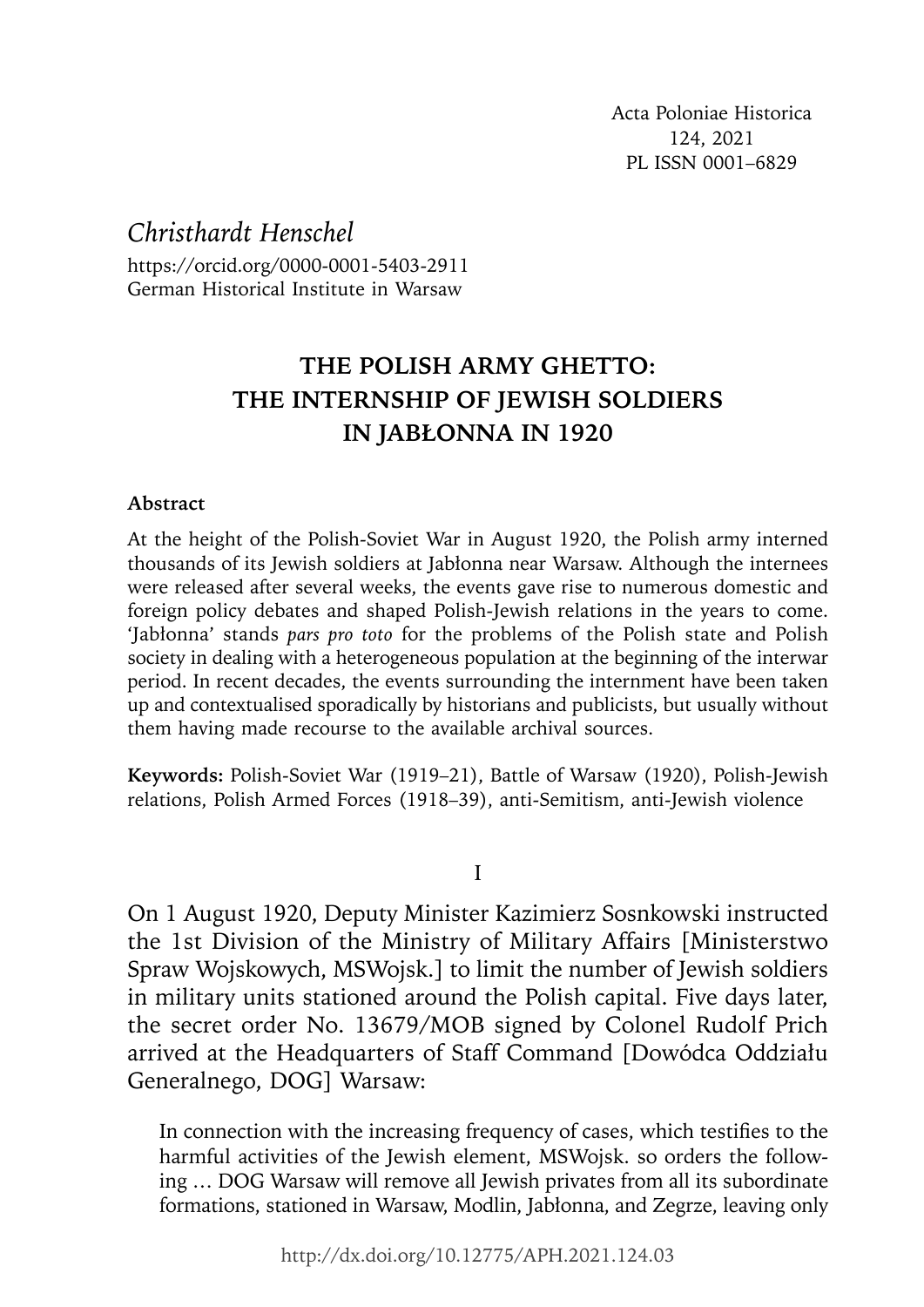5% of this element in the said formations. DOG Warsaw will designate an assembly point for these withdrawn Jews… It should also be noted that all Jewish privates should be removed from the offices and orderly rooms of respective staff units and departments.<sup>1</sup>

Over the following weeks, several thousand Jewish soldiers were interned in the garrison at Jabłonna near Warsaw, in what is today Legionowo. Historians often mention these events in the decisive phase of the Polish-Bolshevik war; but to date, there has been no detailed study of the exact circumstances and events. The number of internees and the living conditions have been variously presented in the literature, and some of the information provided is either contradictory or unfounded. The purpose of this paper is to redress this research gap. Apart from the circumstances that led to the decision to remove Jews from the army, the subject of what follows will be the course of events and the nature of the internment. The public debate around 'Jabłonna' will also be discussed, as well as its long-term impact on the Polish-Jewish culture of remembrance.

#### II

# VIOLENCE AND HYSTERIA. POLISH ARMED FORCES ON THE MARCH TO JABŁONNA

Within the scope of this article, it is impossible to comprehensively present the debate on the national structure and the function of the Polish army as a nation-building institution in both the First World War and in the early post-war years. An important aspect of this discourse was the question of the extent to which Jews could have been part of the national armed forces. Many people argued that Jews, who were not considered part of the Polish national community, should be removed from the army and not admitted to front-line service. In the military, Jews were often subject to harassment and discrimination.<sup>2</sup>

<sup>&</sup>lt;sup>1</sup> Centralne Archiwum Wojskowe Wojskowego Biura Historycznego (hereinafter: CAW WBH), Oddział I Sztabu Ministerstwa Spraw Wojskowych (hereinafter: Oddz. I Szt. MSWojsk.), sygn. I.300.7.108, Liczb. 3679/MOB, L.dz. 7011/WM 20.

<sup>&</sup>lt;sup>2</sup> Out of 106 parliamentary appeals in 1920 concerning abuses in the army, 50 came from Jewish members of parliament; Archiwum Akt Nowych (hereinafter: AAN), Biuro Sejmu (hereinafter: BS**)**, sygn. 34, 11–14. Cf. also AAN, Akta Instytucji Wojskowych 1916–1939 (hereinafter: IW), sygn. 296/I-16, 8–9; and a two-volume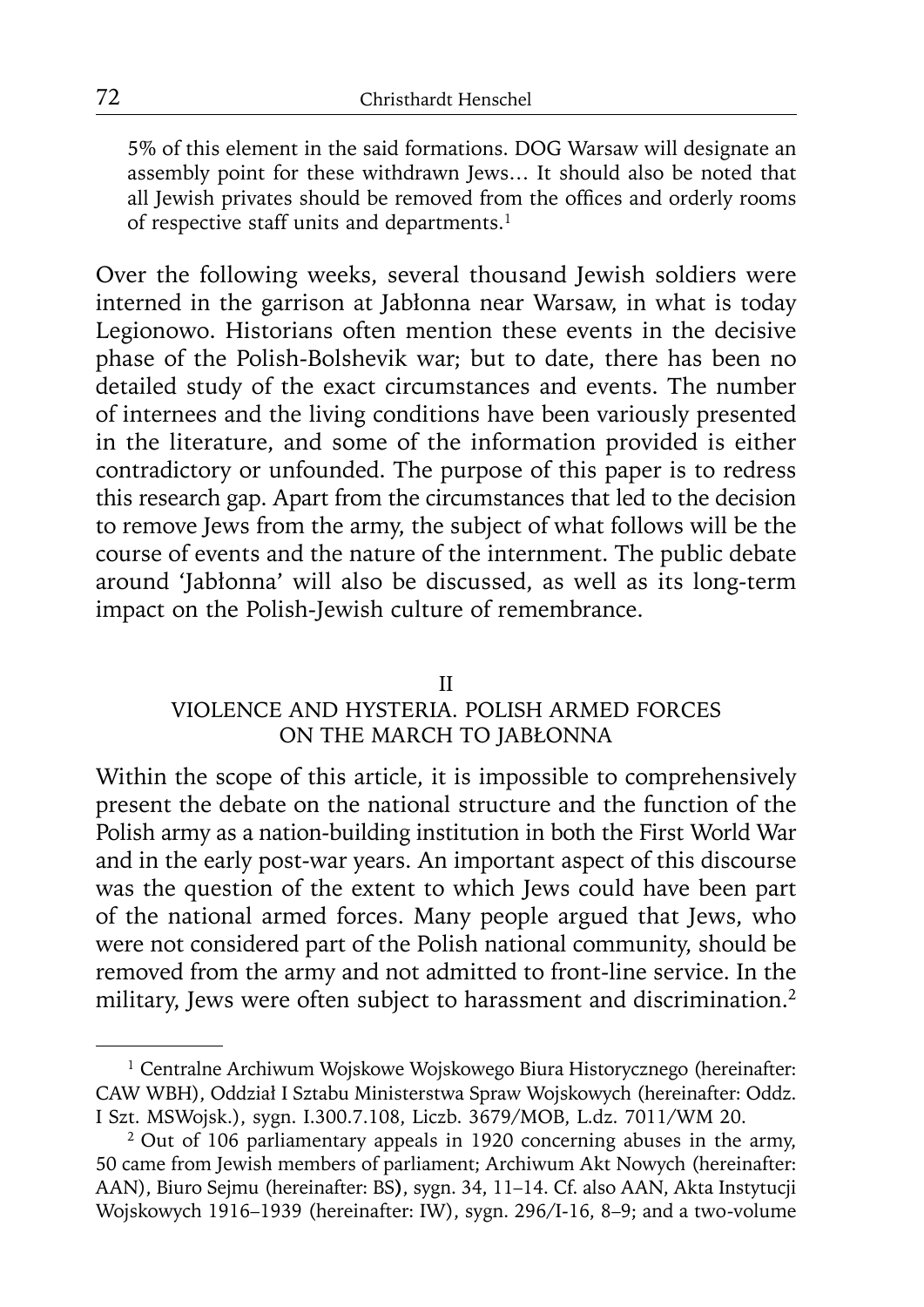At the same time, after 1918, there was an unprecedented wave of anti-Semitic violence by soldiers against the Jewish civilian population. Both exclusion and violence accompanied the genesis of the Polish army from its inception and created the immediate context for Jabłonna.3

In the summer of 1920, anti-Jewish sentiment in the press and society had whipped up a collective sense of fear and hysteria. In addition, there were reports of Jewish communist organisations forging documents that would allow Jews to avoid military service. The state reacted by dissolving the Bund and the trade unions and by interning their activists.<sup>4</sup> The military hierarchy, however, was aware of the diverse attitudes of the Jewish population. Situational reports clearly distinguished 'categories' of Jews based on their social standing and political leanings.<sup>5</sup> Furthermore, military observers saw the reasons for the sympathy of some Jews for the Bolsheviks as being reflected in "the behaviour of our soldiers during the forced retreat".6 The majority of the Jewish population in the front-line zones, as confirmed by reports, adopted a wait-and-see attitude; or, not infrequently, supported the Polish cause.7

However, at the rear of the front, rumours of Jewish disloyalty began to disseminate widely, leading to an increasing number of attacks

A.8, 7. This and similar reports have been made available to diplomatic missions; AAN, Embassy of the Republic of Poland in Berlin, sygn. 389, 16–19; *ibid*., Embassy of the Republic of Poland in Washington, sygn. 2608, 90–7. 6 CAW WBH, SRI, sygn. I.371.2/A.8, 7.

document published by the Narodowy Klub Żydowskich Posłów Sejmowych przy Tymczasowej Żydowskiej Radzie Narodowej [National Club of Jewish Sejm Members at the Provisional Jewish National Council] (hereinafter: NKŻPS), *Inwazja bolszewicka a Żydzi. Zbiór dokumentów* (Warszawa, 1921).

<sup>3</sup> Piotr J. Wróbel, 'The Revival of Poland and Paramilitary Violence, 1918–1920', in Rüdiger Bergien and Ralf Pröve (eds), *Spießer, Patrioten, Revolutionäre. Militärische Mobilisierung und gesellschaftliche Ordnung in der Neuzeit* (Göttingen, 2010), 281–303.

<sup>4</sup> Gertrud Pickhan, *"Gegen den Strom". Der Allgemeine Jüdische Arbeiterbund "Bund" in Polen 1918–1939* (Stuttgart, 2001), 81; Norman Davies, *White Eagle, Red Star: The Polish-Soviet War 1919–1920 and the Miracle on the Vistula* (Granville, OH, 19721), I used a Polish translation by Andrzej Pawelec: *Orzeł Biały, czerwona gwiazda. Wojna polsko-bolszewicka 1919–1920* (Kraków, 2012), 199; Janusz Szczepański, *Społeczeństwo Polski w walce z najazdem bolszewickim 1920 roku* (Warszawa–Pułtusk, 2000), 248; Frank Golczewski, *Polnisch-jüdische Beziehungen 1881–1922*. *Eine Studie zur Geschichte des Antisemitismus in Osteuropa* (Wiesbaden, 1981), 241. 5 CAW WBH, Samodzielny Referat Informacyjny (hereinafter: SRI), sygn. I.371.2/

<sup>7</sup> *Ibid*., 8–12.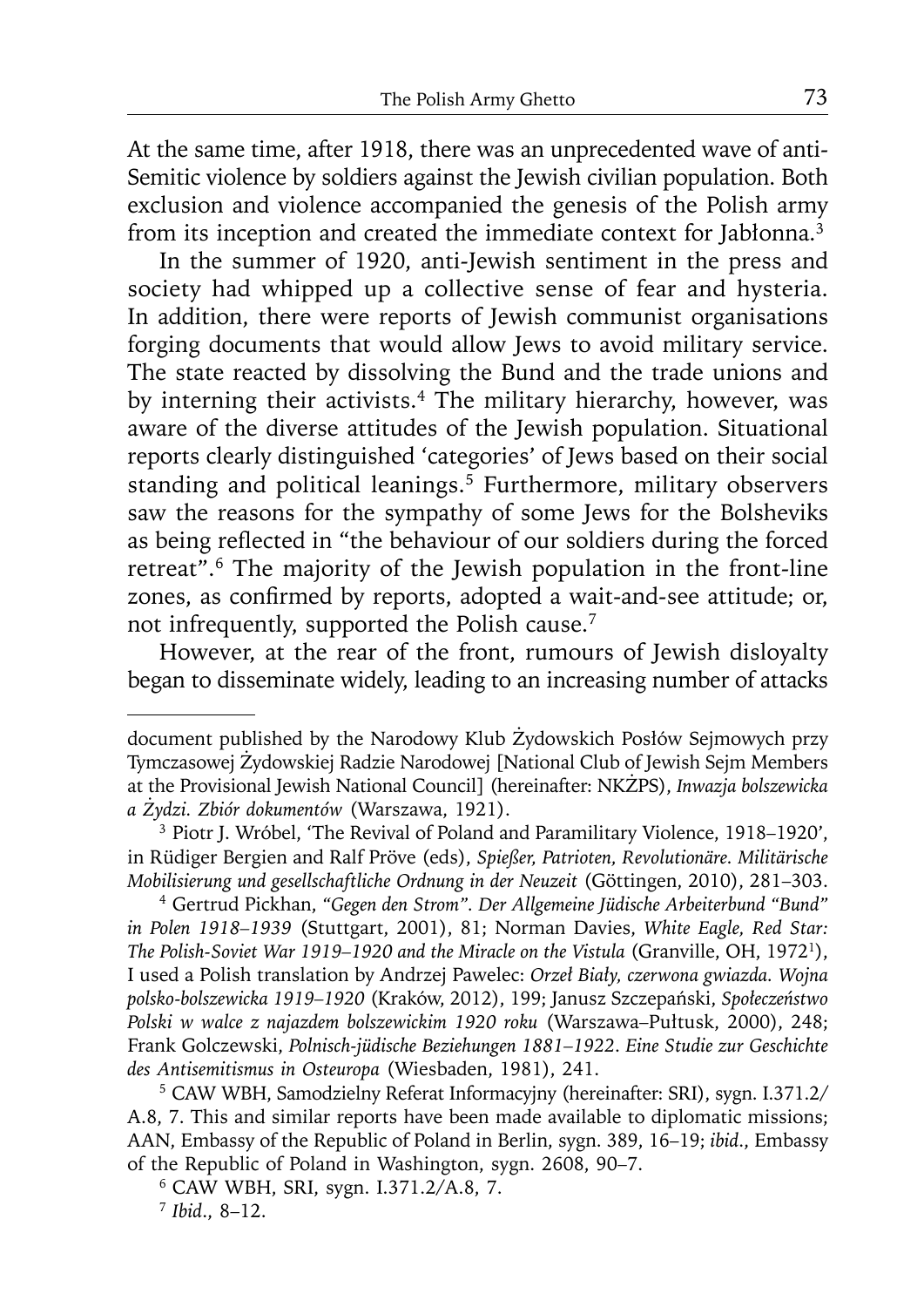by soldiers against Jewish civilians.<sup>8</sup> The first wave of violence took place during the Polish retreat in July 1920.<sup>9</sup> In the next month, the Polish forces launched a counterattack and pushed the Red Army eastwards. Another wave of anti-Jewish violence began, which lasted until the ceasefire on 8 October.<sup>10</sup> Even MSWojsk. had to admit that the behaviour of the army 'left much to be desired', and thus the pro-Polish sympathies among the local Christian and Jewish population in the captured territories had been recklessly wasted.11 It was only at the end of July 1920 that the army leadership opposed the illegal requisitions.12 Shortly before the Jabłonna decision, Sosnkowski, at the request of Prime Minister Grabski, ordered on 30 July that all violence against Jews should cease and would be met with severe penalties.13 Nevertheless, the Chief of General Staff, Rozwadowski, had to reiterate the order in September, calling on all commanders to curb their violence against Jews.<sup>14</sup>

There were more and more calls in the press for the army to engage in 'Jew-ousting'.15 Piłsudski was presented as a puppet of international

and A127/367.<br><sup>11</sup> AAN, Akta Prezydium Rady Ministrów (hereinafter: PRM), Rkt. 49, 4, 288–9;<br>AAN, IW, sygn. 296/1-62; 296/1-64; AAN, PRM, Rkt. 49, 1, 77–8.

<sup>12</sup> CAW WBH, Rozkazy Dowództwa Okręgu Generalnego Warszawskiego, DOK I/6 (rozkazy tajne), Rozkazy oficerskie L.117 (28 July 1920) and L.120 (4 Aug. 1920); AAN, IW, sygn. 296/I-64, 31.

13 AAN, PRM, sygn. 20055, 178v. See also AAN, BS, sygn. 27, 11–14; CAW WBH, Gab. MSWojsk., sygn. I.300.1.49, L. 3918; AAN, MSW, sygn. 202–974, 19. Even when the fighting had ceased, such appeals had to be repeated; CAW WBH, Gab. MSWojsk., sygn. I.300.1.50, L. 6095. On previous negotiations between the Jewish parties and the Polish government, Golczewski, *Polnisch-jüdische Beziehungen*,

<sup>14</sup> Józef Piłsudski Institute of America, Akta Szefa Sztabu Generalnego Wojska Polskiego Generała Tadeusza Rozwadowskiego, sygn. 701/3/2, 45067. 15 'Zabiegi żydowskie', in *Myśl Niepodległa*, 509 (24 July, 1920), 631–4 and 636–8;

AAN, IW, sygn. 296/I-15, 64, 106 and 138; CAW WBH, Oddz. II Szt. MSWojsk., sygn. I.300.76.246, Komunikat informacyjny no. 15 (26 Feb. 1920); Szczepański, *Społeczeństwo Polski*, 248 and 267.

<sup>8</sup> E.g. CAW WBH, Gab. MSWojsk., sygn. I.300.1.48–59, *passim*; CAW WBH, Oddział II Sztabu Generalnego (hereinafter: Oddz. II SG), sygn. I.202.4.331.

<sup>9</sup>*I.a.* Biblioteka Sejmowa, RPII/0/1938, Interpelacja posłów Grünbauma, Farbsteina i tow., 4 March 1921. Cf. CAW WBH, Gab. MSWojsk., sygn. I.300.1.56, Liczb. 904/22. 10 Central Zionist Archives (hereinafter: CZA), Grünbaum Papers, A127/366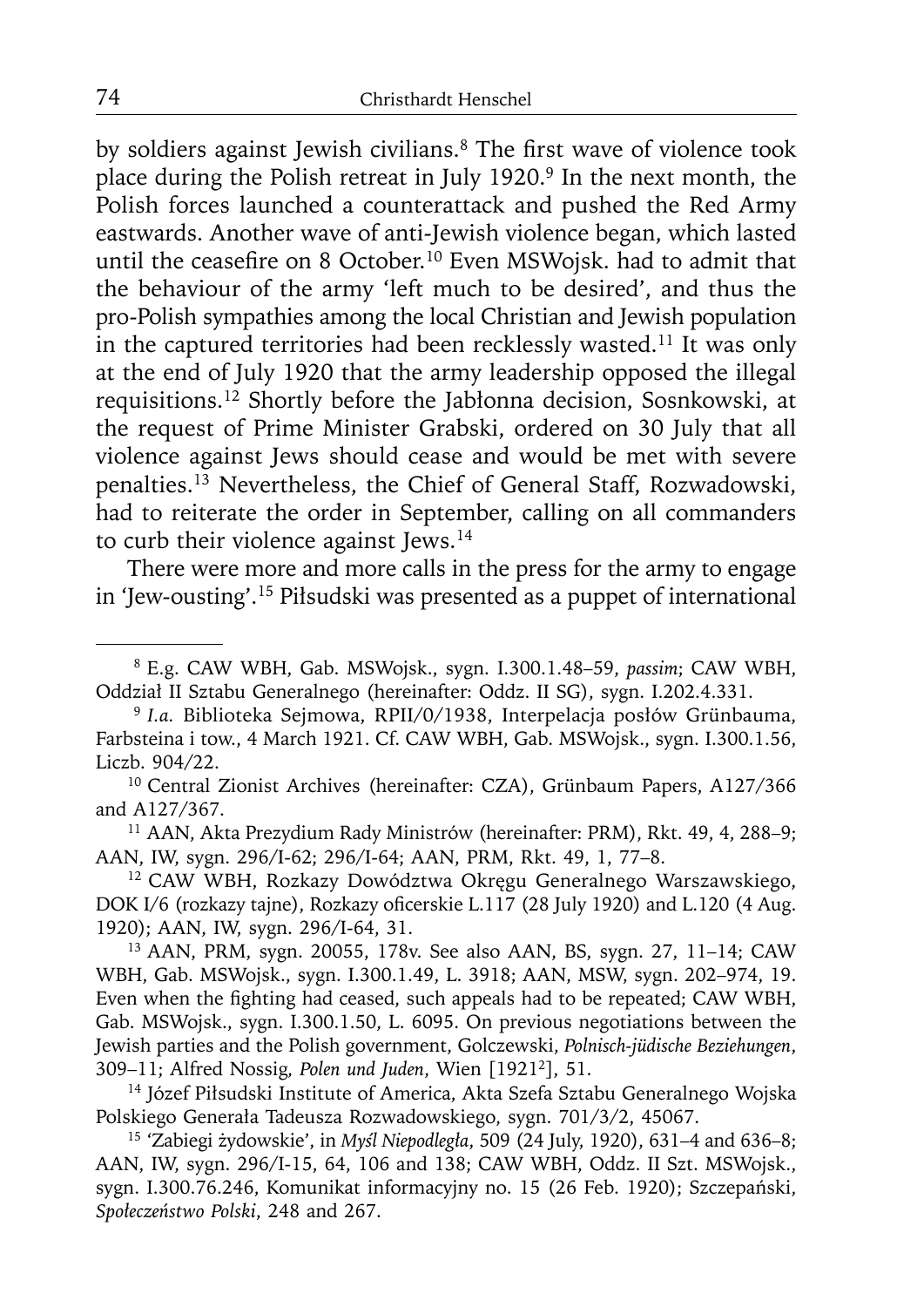Jewry.16 At rallies in July 1920, the Anti-Bolshevik League bluntly demanded the removal of Jews from public offices.<sup>17</sup> For the *Gazeta Poranna* newspaper, it was the Jews who had been responsible for the failures of the Polish army. The newspaper predicted more anti-Jewish excesses arising from the indignation of Polish soldiers. Therefore, the author suggested that Jews should immediately be withdrawn from the front divisions and from the officer corps. $18$ 

Soon, in some places, police activities were no longer limited to communists but extended to the entire Jewish population.19 Like the nationalist press, the official war propaganda machine lumped Jews and Bolsheviks together, perpetuating the notion of Judeo- -Communism [*żydokomuna*].20 Among Jews, this propaganda fuelled fears of an increase in violence while questioning the earnestness of the government's earlier efforts to curb such outrages.21 Nevertheless, the spreading of anti-Semitic ideas was not part of the official stance of the military authorities, especially of DOG. They repeatedly pointed out that indulging in anti-Semitic stereotypes in war propaganda encouraged violence against Jews and, what is more, made Jews less inclined to support Poland.<sup>22</sup>

The pressure created by right-wing politicians and journalists was a powerful catalyst for excluding Jews from the army and the Border Protection Corps [Korpus Ochrony Pogranicza], cumulating

<sup>16</sup> Tadeusz Wawrzyński, Marek Jabłonowski, and Piotr Stawecki (eds), *O niepodległą i granice*, ii: *Raporty i komunikaty naczelnych władz wojskowych o sytuacji wewnętrznej* 

<sup>&</sup>lt;sup>17</sup> Marian Marek Drozdowski, Warszawa w obronie Rzeczypospolitej czerwiec-sierpień *1920* (Warszawa, 1993), 100. See also Józef Dowbór-Muśnicki, 'Sprawy wojskowe', in *Res Publica* (Jednodniówka), cited after AAN, IW, sygn. 296/I-17, 63. 18 AAN, IW, sygn. 296/I-17, 41.

<sup>&</sup>lt;sup>19</sup> In some cities, i.e. in Rzeszów, Jews were removed from vigilance committees and KOP; Szczepański, Społeczeństwo Polski, 248.

<sup>&</sup>lt;sup>20</sup> Examples in AAN, MSW, sygn. 202–974, 13–14; AAN, IW, sygn. 296/I-16, k. 122-123; AAN, IW, sygn. 296/I-44, 316; AAN, IW, sygn. 296/I-56, 25–32; see also., sygn. 296/I-57, 24–5.; sygn. 296/I-17, 40; AAN, IW, sygn. 296/I-56, 22.

<sup>&</sup>lt;sup>21</sup> AAN, IW, sygn. 296/I-17, 40; sygn. 296/I-16, 56–7; Mieczysław B. Markowski, *Społeczeństwo województwa kieleckiego wobec wojny polsko-bolszewickiej 1919*–*1920* (Kielce, 1998), 171.

<sup>22</sup> CAW WBH, SRI, sygn. I.371.5/A.39, reports no. 710/20, 740/20, 810/20.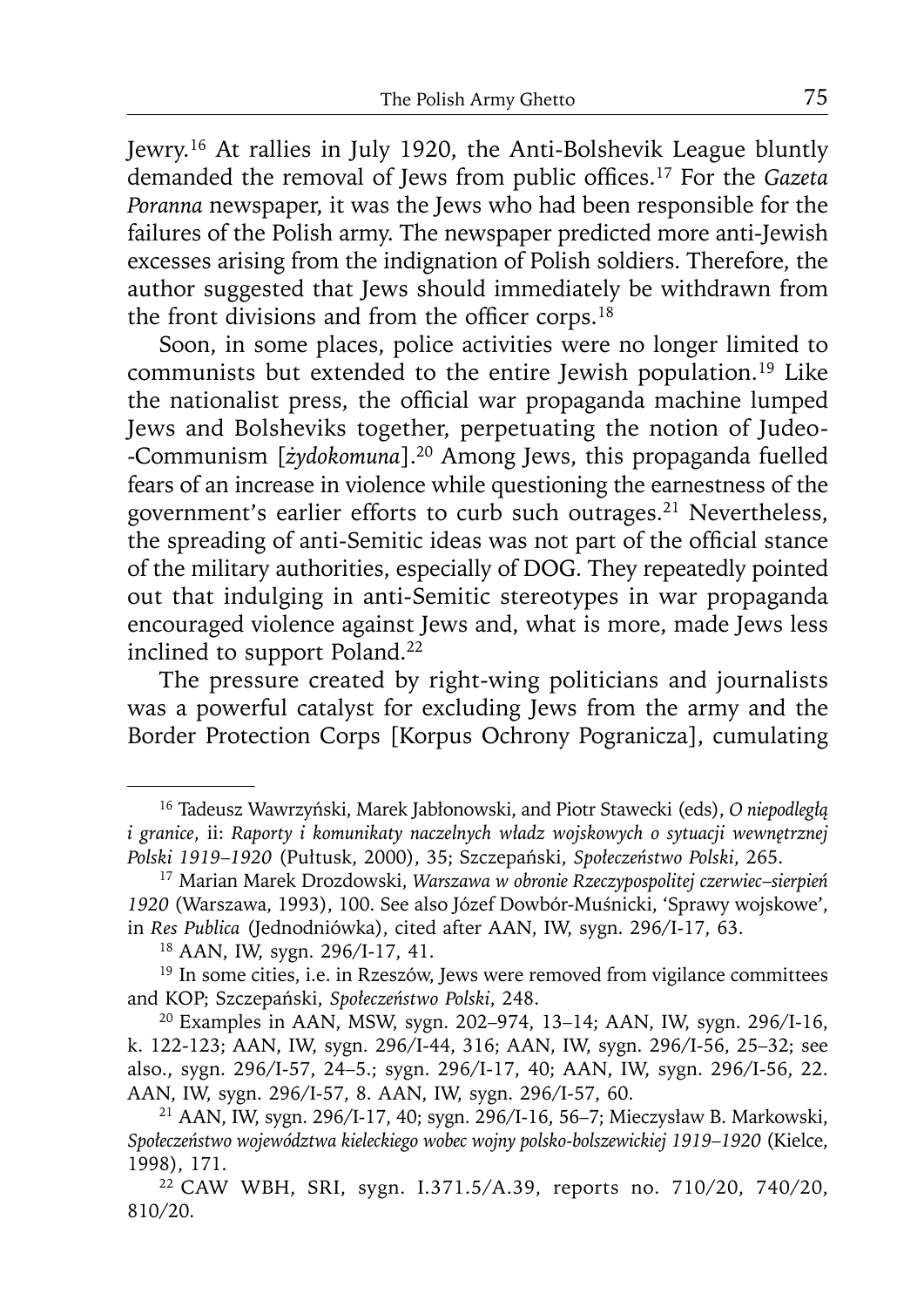in the Jabłonna decision. Indeed, since the spring of 1920, such military practices again manifested on a larger scale.23 Under the order of MSWojsk. of 3 July 1920, it was deemed necessary to limit the percentage of Jews in the army to "a maximum of 10 per cent in the shortest possible time through the exchange of soldiers between troops stationed in Warsaw and its environs".<sup>24</sup> Another fiat of 27 July ordered the transfer of 500 Jews to other general districts.25 It seems that activities in Rembertów, the assembly point for academic volunteers, also were part of these anti-Jewish efforts.<sup>26</sup> About 35 per cent of the volunteers were Jews, and, according to a fiat of 29 July 1920, two-thirds of them were evenly distributed as candidates for officers among the four officer schools in the General Districts of Warsaw, Łódź, Lublin and Cracow. However, these schools were instructed to form separate platoons.27 On 31 July 1920, 100 Jewish soldiers from the guard battalion were interned in the Warsaw garrison. About 300 Jewish nurses – one of the deputies to the Sejm had lobbied against the presence of non-Polish women<sup>28</sup> – were nevertheless able

24 Andrzej Serafi n, *Społeczeństwo Warszawy w okresie zagrożenia państwa polskiego przez najazd bolszewicki (lipiec–sierpień 1920)* [MA Thesis], Uniwersytet Warszawski 1994, [n.p]. 25 CAW WBH, Gab. MSWojsk., I.300.1.49, L. 1993/tj. Uzup. 26 Janusz Szczepański, *Wojna 1920 roku na Mazowszu i Podlasiu* (Warszawa–Pułtusk,

a letter form a student to the Jewish Members of Parliament Club; CZA, Grünbaum Papers, A127/366, P. 2054. XXXIX.20. Jews were also being rejected by voluntary units in other places; CAW WBH, Gab. MSWojsk., sygn. I.300.1.49, L. 4179. 28 CAW WBH, Gab. MSWojsk., sygn. I.300.1.49, L. 3690.

<sup>23</sup>*Inwazja bolszewicka a Żydzi*, i, *passim*; CAW WBH, Gab. MSWojsk., sygn. I.300.1.47, Liczb. 405 and 479. Cf. AAN, IW, sygn. 296/I-15, 13, 18; sygn. 296/I-16, 150–1; 'W sprawie usuwania żydów-żołnierzy z biur wojskowych', *Nasz Kurjer* (15 June 1920); 'Żer dla wrogów Polski', *ibid*. (18 and 21 June 1920) and the speech of Ozjasz Thon to the parliament on 29 April, 1920, Sprawozdania Stenograficzne z posiedzeń Sejmu Ustawodawczego (hereinafter: SSSU), cxlii, col. 17; 'Mowa budżetowa posła dra Thona', *Nowy Dziennik* (5 May 1920).

<sup>1995), 103. 205</sup>th infantry regiment, formed from volunteers, was in large majority financed by the Jewish benefactors. The regiment, which suffered tremendous losses and enjoyed high acclaim, was commanded by Major Bernard Mond; Zofia Waszkiewicz, *Duszpasterstwo w siłach zbrojnych II Rzeczypospolitej* (Toruń, 2002), 66; Stanisław Bernard Mond and Jan Gintel, *Historja 205 Pułku Piechoty Ochotniczej im. Jana Kilińskiego* (Warszawa, 1932). 27 CAW WBH, Oddz. I MSWojsk., sygn. I.300.7.108, L.dz. 34435. See also: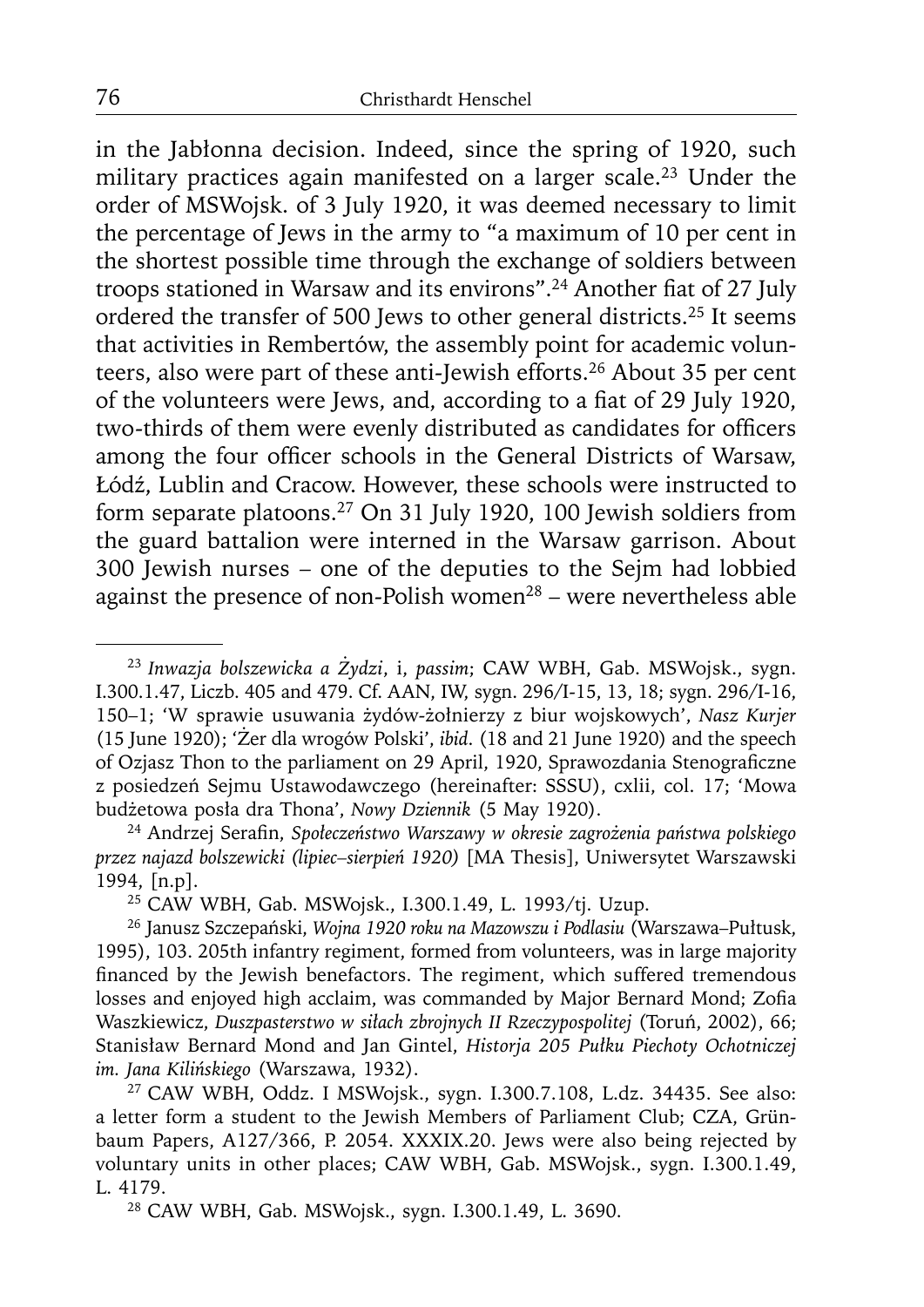to continue in their service.<sup>29</sup> On the old Warsaw fortress territory, as in other front lines, the Jewish population was displaced in anticipation of the decisive battle.30

The orders from the beginning of August, mentioned in the introduction, were the result of this self-propelling process: on 1 August 1920, Deputy Minister Kazimierz Sosnkowski informed DOG Warsaw and the Command of the Capital City of Warsaw that the percentage of Jewish soldiers in military units stationed around the capital was to be drastically reduced.31 On 6 August, in parallel with the decisions of the High Command to defend Warsaw, Sosnkowski's order was clarified; and the order, quoted at the beginning of this article, was issued to withdraw Jews from the units in the vicinity of the Polish capital. In Warsaw, Modlin, Zegrze and Jabłonna, the percentage figure of Jews among the soldiers was not to exceed five per cent. Despite the dramatic situation on the front lines, all excess numbers of Jews from the Warsaw General District were to be liquidated and brought to an assembly point yet to be established within six days. The working columns formed from them could not exceed 250 men, to whom one officer, five non-commissioned officers and ten Christian soldiers incapable of serving at the front were assigned. The order also applied to the units of institutions subordinate to MSWojsk. The retaining of Jews in "institutions on the pretext that they are necessary or politically sound" was expressly forbidden.<sup>32</sup> The following month, DOG Warsaw, without irony, began looking for Christian soldiers who could use 'Jewish jargon', that is, Yiddish so that the military censor could employ them.<sup>33</sup>

However, the exact internal decision-making process that led to the internment remains unknown. There were rumours in the press that

<sup>29</sup> Szczepański, *Wojna 1920 roku*, 131. In September 1920 in Lublin two nurses were dismissed after 18 years of service because of their Jewish origins; CAW WBH, Gab. MSWojsk., sygn. I.300.1.50, L. 6033.

<sup>&</sup>lt;sup>30</sup> Their homes and flats were then used or plundered by the army. Szczepański, *Społeczeństwo Polski*, 249. These displacements led to protests of Jewish members of parliament. Szymon Rudnicki, *Żydzi w parlamencie II Rzeczypospolitej* (Warszawa,

<sup>&</sup>lt;sup>31</sup> CAW WBH, Oddz. I Szt. MSWojsk., sygn. I.300.7. 108, Rozkaz No. 156/<br>W.M.20. See also Golczewski, *Polnisch-jüdische Beziehungen*, 240–5.

<sup>&</sup>lt;sup>32</sup> CAW WBH, Oddz. I Szt. MSWojsk., sygn. I.300.7.108, Liczb. 13679/Mob.<br><sup>33</sup> CAW WBH, Rozkazy Dowództwa Okregu Warszawskiego, Rozkaz oficerski

L. 130 (1 Sept. 1920).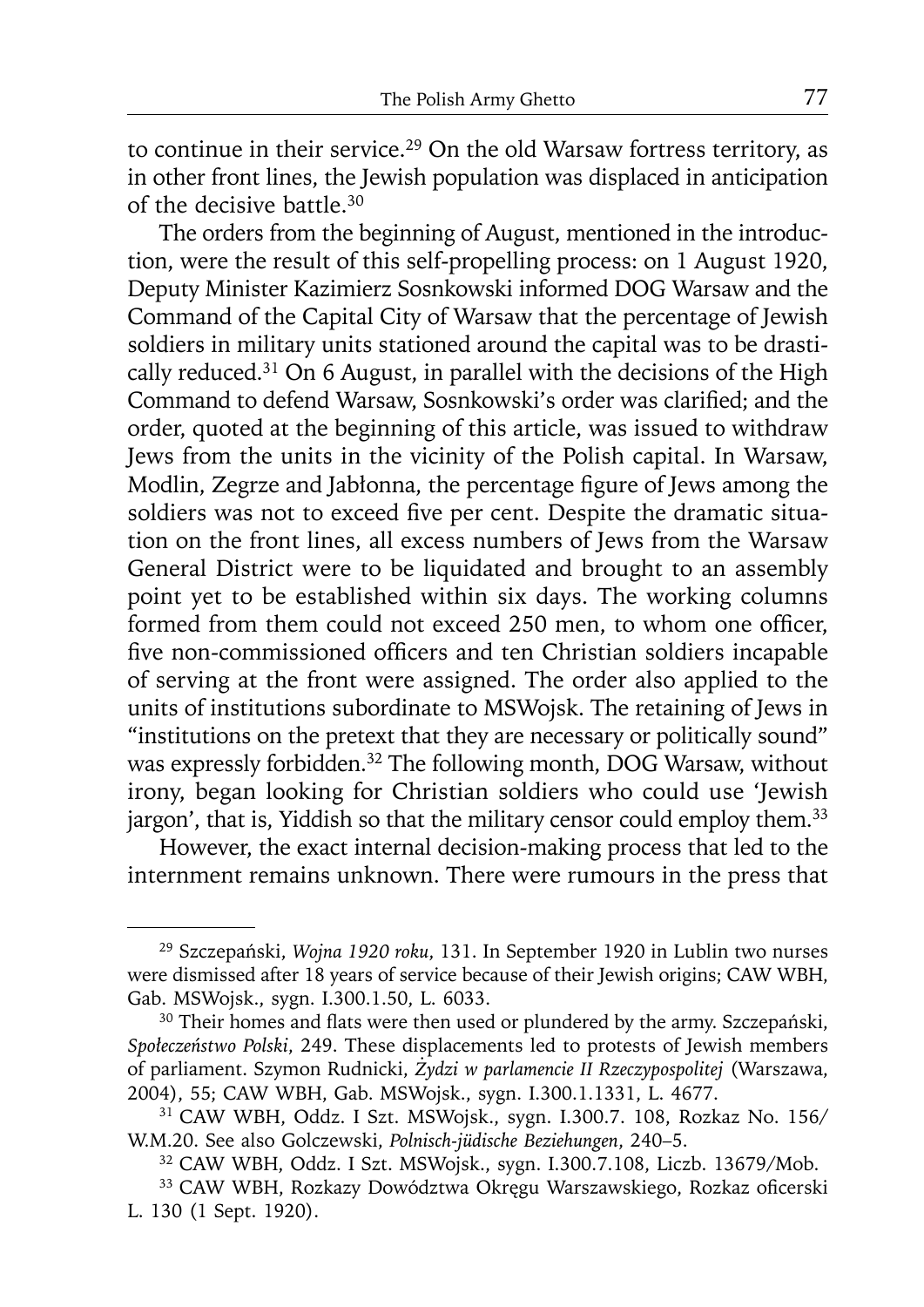General Weygand had proposed the idea.<sup>34</sup> Wacław Sobieski suspected that the alleged desertion of the entire battalion manned by Jews in Radzymin, as well as General Szeptycki's reports about the treacherous actions of Jewish officers, prompted the army High Command to take action.35 There is no doubt that the political and military leaders came under public pressure, as the state and army seemed to be in turmoil. Consequently, Jews were increasingly used as scapegoats. Meanwhile, deteriorating military discipline became an increasing problem for the army leadership, as too was the international press reports. As a result, Minister Leśniewski, who was still in office, banned all attacks on Jews at railway stations.<sup>36</sup> On 30 July, Sosnkowski again made assurances at the session of the Council of National Defense [Rada Ochrony Państwa, ROP] that 'Jewish riots' would be brought under control and that further government actions were being prepared, which, in retrospect, could be understood as the coded announcement of an internment order.37

Ultimately, the military authorities confirmed rumours of the increasing 'injurious activity' of the Jews, as clearly illustrated by the pre-quoted excerpt from the 6 August order pertaining to the work of Jews in orderly rooms and offices. Since all relevant persons in the army, government and the ROP were informed of the intention to limit the number of Jews in the Warsaw garrison, the internment order itself cannot be considered an isolated event.38

III

# ISOLATION AND WAR. THE INTERNMENT OF JEWISH SOLDIERS DURING THE BATTLE OF WARSAW

The old garrison in Jabłonna was chosen as the 'assembly point' for the excluded soldiers, certainly due to its convenient location and size. Regardless of this reutilisation, Jabłonna retained its full military

<sup>34 &#</sup>x27;Le général Weygand', *Rzeczpospolita* (27 Aug. 1920) (morning edition); 'Die Tragödie des jüdischen Volkes in Polen', in *Wiener Morgenzeitung* (24 Sept. 1920), 2.

<sup>&</sup>lt;sup>36</sup> 'Z powodu ekscesów przeciwżydowskich', *Kurier Poranny* (31 July 1920); AAN, IW, sygn. 296/I-17, 99; AAN, PRM, sygn. 20055, 178v. AAN, MSW, sygn.

<sup>202–974, 19. 37 &#</sup>x27;12 posiedzenie ROP' (30 July 1920), in *Dokumenty i materiały*, iii, 237–42. 38 'Czternaste posiedzenie Rady Obrony Państwa' (6 Aug. 1920), in PROP, 246.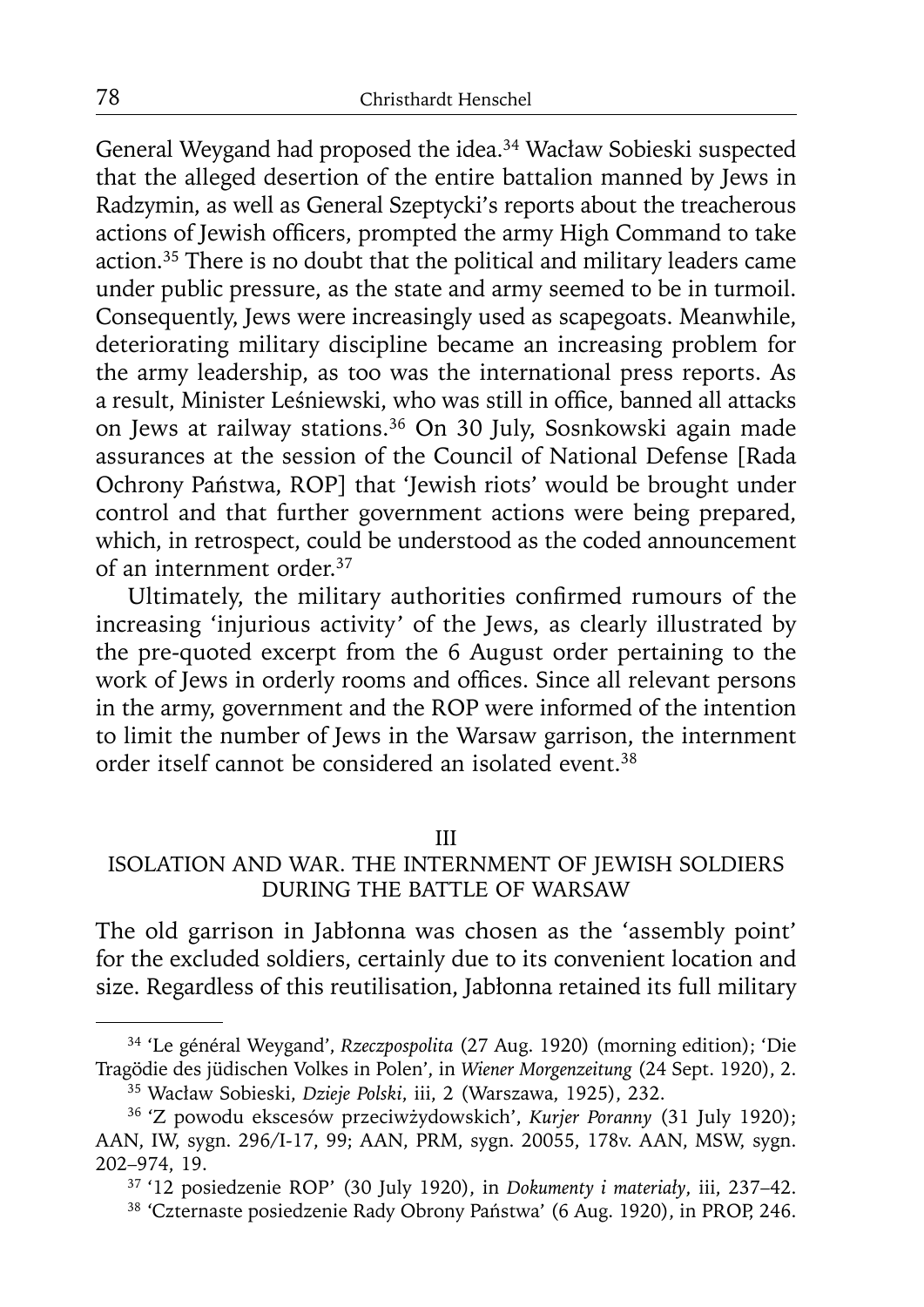function.39 The transfer of Jews began on 6 August, although it was not until 13 August that the garrison's command began to separate Jews from the rest of the garrison. For example, one of the troops was sent to a nearby forest, and after a few hours, the Christian soldiers were detached, while the Jews had to return to the garrison.<sup>40</sup> In other units, the Jews were to stand in front of the ranks during the roll-call, after which they were separated from the rest of the soldiers and treated like prisoners. Eventually, they were transported – mostly in civilian clothes and without weapons - under guard to Jabłonna.<sup>41</sup> There were housed in several wooden barracks that were fenced off with barbed wire over time (initially, it had been easy to escape into the nearby forest).<sup>42</sup>

According to a report from July 1920, the pre-war wooden and brick garrison buildings in Jabłonna, when compared to similar facilities, were in relatively good condition after six years of war and three camp exchanges.<sup>43</sup> However, another military report, written shortly after, described the condition of the building as 'disastrous'.44 The general conditions in Jabłonna in the mid-summer of 1920 probably did not differ much from those in other garrisons, but these same conditions deteriorated significantly from July onwards.<sup>45</sup> Jewish soldiers had to contend with an even worse situation. There were no bunks,

<sup>39</sup> Jacek Szczepański, 'Jabłonna, Legionowo, Chotomów, Nieporęt przy linii frontu Bitwy Warszawskiej', in Pola Cudna-Kowalska (ed.), *Chotomów, Jabłonna od wieków razem* (Chotomów–Jabłonna, 1998), 112–16; Lech Wyszczelski, *Operacja Warszawska (13 sierpie<sup>ń</sup>* – *6 wrzesień 1920 roku)* (Warszawa, 2005), 295. 40 CAW WBH, Gab. MSWojsk., sygn. I.300.1.1331, L. 5073, aneks D do L. 480/20;

also in *Inwazja bolszewicka a Żydzi*, i, 134; Golczewski, *Polnisch-jüdische Beziehungen*, 241.

<sup>41</sup> Feliks Kuczkowski, 'Zagadka Jabłonny', *Naród* (1 Sept. 1920). Cf. *Inwazja bolszewicka a Żydzi*, i, 134; CZA, Grünbaum Papers, A127/366, P.2074. XXXIX.20; Maurice Adus, 'Na marginesie *Pamiętników* Witosa. W pięćdziesiątą rocznicę Jabłonny', *Zeszyty Historyczne*, xx (1971), 175. 42 Obóz koncentracyjny w Jabłonnie, CAW WBH, Gab. MSWojsk., sygn.

I.300.1.1332.

<sup>43</sup>*O Niepodległą i granice*, ii, 481. Ebenso AAN, PRM, Rkt. 49, iv, 230; CAW WBH, Oddz. II Szt. MSWojsk., sygn. I.300.76.247. Wooden barracks were also depicted by Adolf Reichwein in one of his letters. He spent two months in the garrison in 1917 as a German soldier. Adolf Reichwein, *Ein Lebensbild aus Briefen und Dokumenten* (München, 1974), 17. 44 *O Niepodległą i granice*, ii, 609. 45 *Ibid*.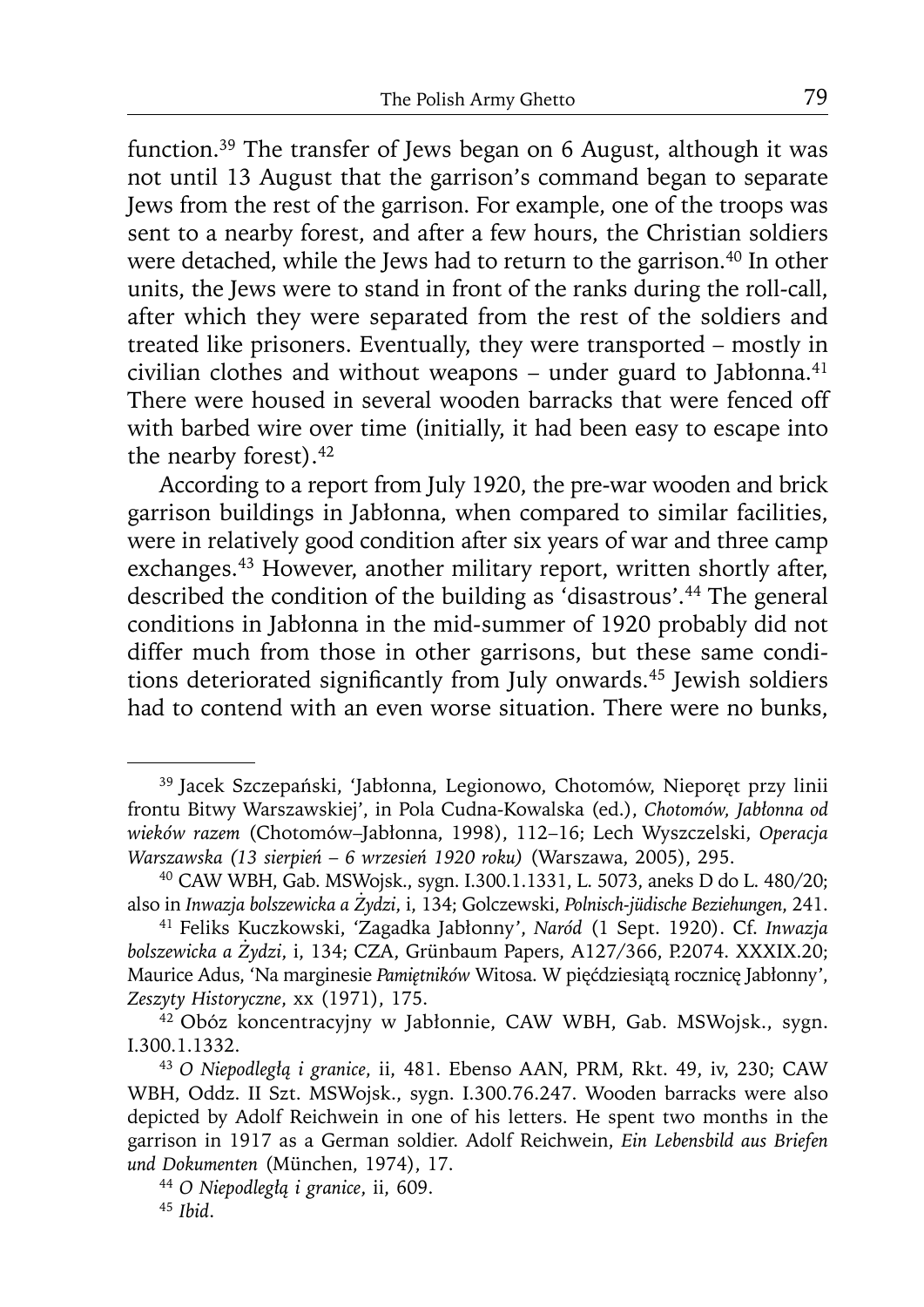mattresses, blankets or sheets. Only a few beds were available for officers and in the infirmary, where doctors had to contend with raging dysentery, scabies, and also venereal diseases.<sup>46</sup> The seriously ill were treated in hospitals outside the camp. $47$  The food supply was very poor at first. Indeed, the internees received no food for at least two days.48 On 9 September, Jewish parliamentarians drew attention to the poor food supplies.49

The situation in Jabłonna improved to some extent only when the families learned about the detention of the soldiers. The internees could receive 15-minute visits from their relatives at the camp gate twice a week. The guards signalled the end of the visit with rifle shots. Family contacts provided the internees with additional food provisions.50 Moreover, after some time, institutions such as the Spójnia association, the Jewish State Defense Committee [Żydowski Komitet Obrony Państwa] and the Jewish Academic Thatch [Żydowska Strzecha Akademicka] took over three canteens at the camp.<sup>51</sup>

When the public found out about the Jabłonna camp, Jewish activists took action. Among them was Noah Pryłucki, who organised additional external support for the internees. When the guards refused to deliver aid, he unceremoniously packed donated food, sleeping bags, and mattresses on a cart and used his authority as a former member

<sup>46</sup> Biblioteka Sejmowa (hereinafter: BS), RPII/0/1574, Interpelacja posłów*:* Grynbauma, Thona, Farbsteina i in. (25 Nov. 1920); Kuczkowski, 'Zagadka Jabłonny', 5; *Inwazja bolszewicka a Żydzi*, i, 136. 47 Kuczkowski, 'Zagadka Jabłonny'.

<sup>48</sup> Adus, *Na marginesie*, 175; *Inwazja bolszewicka a Żydzi Żydzi*, i, 132–5; Kuczkowski, *Zagadka Jabłonny*, 5. In an undated letter to the Parliamentary Club, a concerned sergeant informed about the lack of bread for 4–5 days. CZA, Grünbaum Papers, A127/366, P.2074. XXXIX.20. The year previously there had been no bread deliveries for the civilians in Jabłonna. BS, RPII/0/847, Interpelacja p. Dobrowolskiego i tow. (19 Dec. 1919).

<sup>49</sup> CAW WBH, Gab. MSWojsk., sygn. I.300.1.50, Żydowskie Stronnictwo Ludowe do MSWojsk. (9 Sept. 1920).

<sup>50</sup>*Inwazja bolszewicka a Żydzi*, i, 133–7; Adus, *Na marginesie*, 175; Kuczkowski, *Zagadka Jabłonny*, 5; Golczewski, *Polnisch-jüdische Beziehungen*, 241; CAW WBH, Gab. MSWojsk., sygn. I.300.1.50, Żydowskie Stronnictwo Ludowe do MSWojsk. (9 Sept. 1920).

<sup>51 [</sup>Konrad Wrzos], 'Z wycieczki do Jabłonny', *Robotnik* (11 Sept. 1920), 2; *Inwazja bolszewicka a Żydzi*, 133 and 137; CAW WBH, Gab. MSWojsk., sygn. I.300.1.1332, Obóz koncentracyjny w Jabłonnie.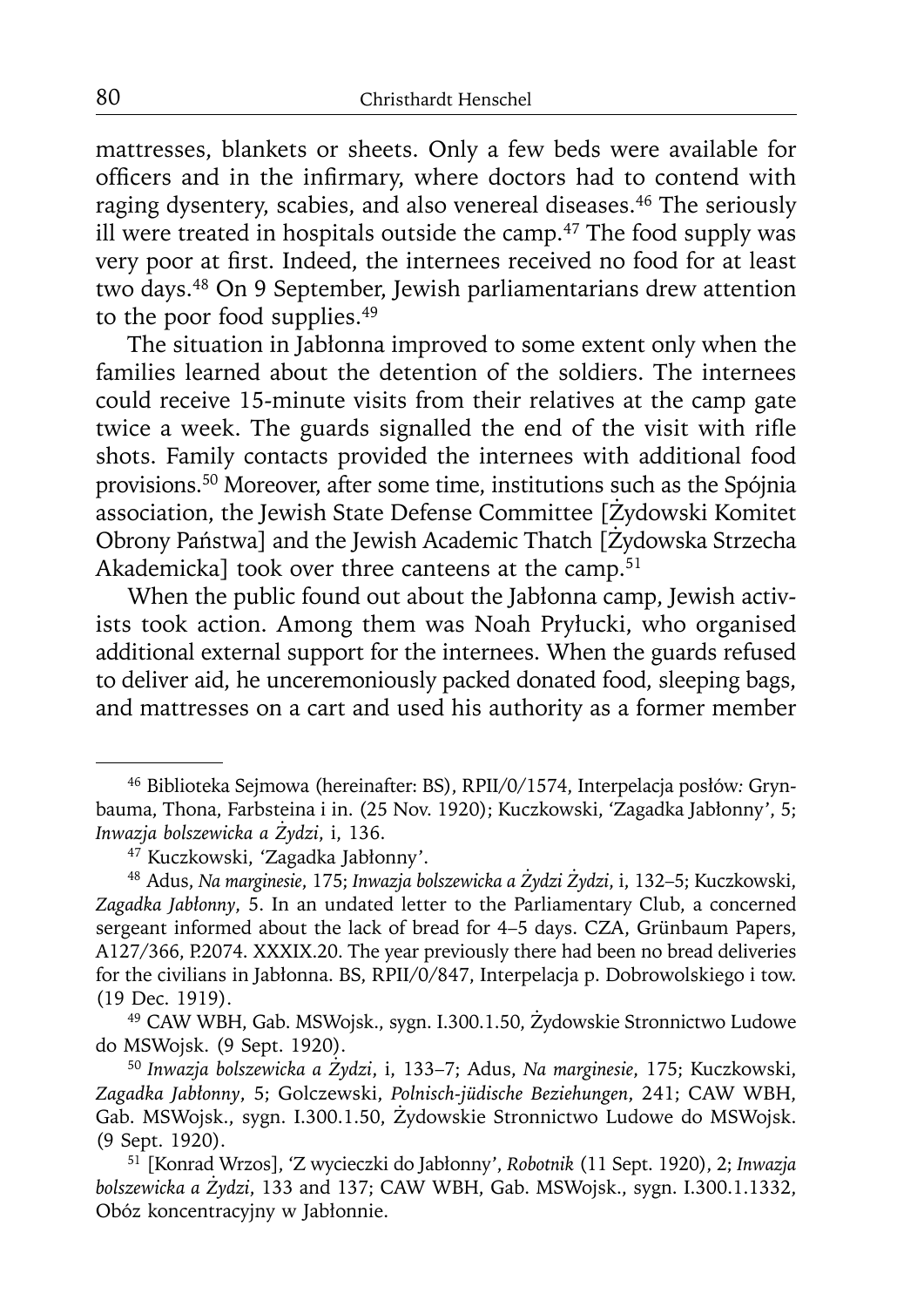of parliament to gain access to the camp.52 On 7 September, the Office of Non-Catholic Denominations in MSWojsk. received a letter from the National Club of Jewish Members of Parliament [NKPŻ], with a request to grant leave for imprisoned soldiers during Jewish holidays.53 Deputy Minister Eugeniusz de Henning-Michaelis did not restrict the rabbis from entering the garrison or eating kosher food, and holding religious services within the camp. However, he did not allow for the issuing of leave passes to the prisoners.54 Though the imprisoned soldiers could not leave the camp, they moved freely in the designated areas, as they were not bound by military discipline and their participation in the exercises was compulsory only to a limited extent.55 From 25 August, they were also assigned work at railway installations.56

The reception of the Jews by the Christian inhabitants of the garrison varied greatly. The garrison commander, Lieutenant Tadeusz Słowik, had a reputation for being a decent and honest man among the internees.57 Nor is there any known misconduct on the part of the officers,<sup>58</sup> who had generally separated themselves from the ordinary soldiers. Only the guards remained a constant threat in terms of their violence towards and harassment of the internees. These guards were

<sup>52</sup> Kalman Weiser, *Jewish People, Yiddish Nation. Noah Prylucki and the Folkists in Poland* (Toronto, 2011), 195–6. In a later statement, Jewish student organisations criticised Pryłucki's involvement as unauthorized as he did not cooperate with existing canteens and allegedly only distributed worthless parcels. 'Protest', in *Nowiny Codzienne* (28 Oct. 1922). 53 CAW WBH, Biuro Wyznań Niekatolickich (hereinafter: BWN), sygn.

I.300.20.131, 7. 54 CAW WBH, BWN, sygn. I.300.20.131, 11. Jewish soldiers who were not

interned, despite the criticism described above, were also released in the autumn of 1920 on the occasion of Jewish holidays, which were on September 13, 14, 22, 27, and October 4. Dz. Rozk. MSWojsk. 1920 nr 34, poz. 738, 754, and also no. 10 pos. 249. Examples of further orders to release Jews from general duty during holidays. Dz. Rozk. MSWojsk. 1919, nr 41 poz. 1341 i nr 89 poz. 3258; CAW WBH, BWN, sygn. I.300.20.117, nr 1986/WWN (6 Oct. 1923).<br><sup>55</sup> Kuczkowski, Zagadka Jabłonny, 5.

<sup>&</sup>lt;sup>56</sup> CAW WBH, Gab. MSWojsk., sygn. I.300.1.1332, Obóz koncentracyjny w Jabłonnie.

<sup>57 [</sup>Wrzos], *ibid.*; 'Zwinięcie obozu w Jabłonnie', in *Gazeta Poranna 2 Grosze* (21 Sept. 1920).

<sup>58</sup> Kuczkowski, *Zagadka Jabłonny*.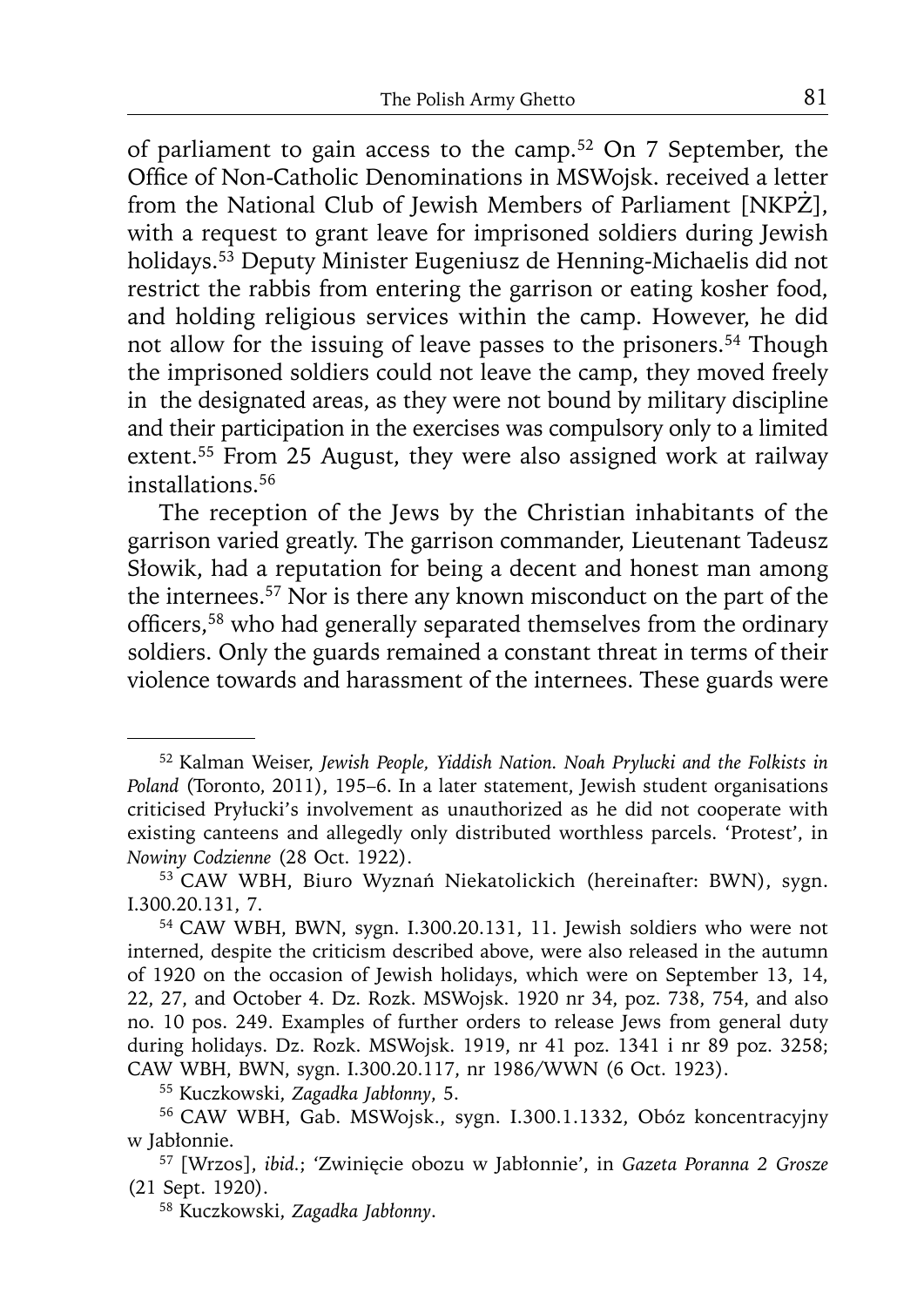often war invalids who only wore police uniforms without military insignia – a circumstance perceived as a deliberate humiliation of the internees.<sup>59</sup> The guards were mainly recruited from soldiers or field gendarmes from western Poland, commonly known as 'Poznanians'.<sup>60</sup> After 1918, they had gained a notorious reputation as Jew-haters.<sup>61</sup> In the camp, they also committed numerous forms of violence against the Jewish soldiers, such as tearing off military badges and insignias, and engaging in beatings.62 The commander of the guard was Roman Pupurus, who was responsible for a myriad of outrages.<sup>63</sup> The internees, in particular, feared that the wooden barracks would be set on fire, so they organised their own guard watch. $64$  Nevertheless, there were numerous violent attacks. For example, 'Poznanians' on guard duty wounded a dozen or so members of a workers' battalion during their return to the garrison.<sup>65</sup> According to Marja Baruchowa, the wife of 40-year-old war volunteer Henryk Baruch, her husband had received a series of blows from rifle butts.<sup>66</sup> Balbina Ciężar reported that her fiancé Szlama Satin had been beaten up during work duty, and to such an extent that he could not get out of bed.<sup>67</sup> It also happened that the guards brutally cast away, beat and harassed visiting families at the camp gate, shooting into the air. They also confiscated food parcels.<sup>68</sup>

60 Adus, *Na marginesie*, 175; Kuczkowski, *Zagadka Jabłonny*, 5; Golczewski, *Polnisch- -jüdische Beziehungen*, 241; CZA, Grünbaum Papers, A127/367, P.2074. XXXIX.20.

<sup>61</sup>*I.a*., *Inwazja bolszewicka a Żydzi*, i, 5 and 135. 62 *Ibid*.

63 'Na stokach cytadeli...', *Nasz Przegląd* (20 Aug. 1929). 64 Adus, *Na marginesie*, 175. The wooden oil barrels described by Adus, which are said to have been placed around the barracks, are nowhere mentioned, except 'Die Tragödie des jüdischen Volkes in Polen', in *Wiener Morgenzeitung* (24 Sept. 1920).<br> $65$  CAW WBH, Gab. MSWojsk., sygn. I.300.1.49, L. 4617. According to reports,

30 workers were beaten with truncheon blows to their heads and one was killed. See also complaints from the Narodowy Klub Posłów Żydowskich, August 11 and 13; ibid., Inwazja bolszewicka a Żydzi, i, 133–7.

*ibid*., *Inwazja bolszewicka a Żydzi*, i, 133–7. 66 CAW WBH, Gab. MSWojsk., sygn. I.300.1.50, L. 6019. 67 *Ibid.*, List Balbiny Ciężar (10 Sept. 1920).

<sup>68</sup>*Ibid.*, Żydowskie Stronnictwo Ludowe do MSWojsk. (9 Sept. 1920); Obóz koncentracyjny w Jabłonnie, sygn. I.300.1.1332, CAW WBH, Gab. MSWojsk.; CZA, Grünbaum Papers, A127/366, P.2074. XXXIX.20.

<sup>59</sup> CAW WBH, Gab. MSWojsk., sygn. I.300.1.1332, Obóz koncentracyjny w Jabłonnie.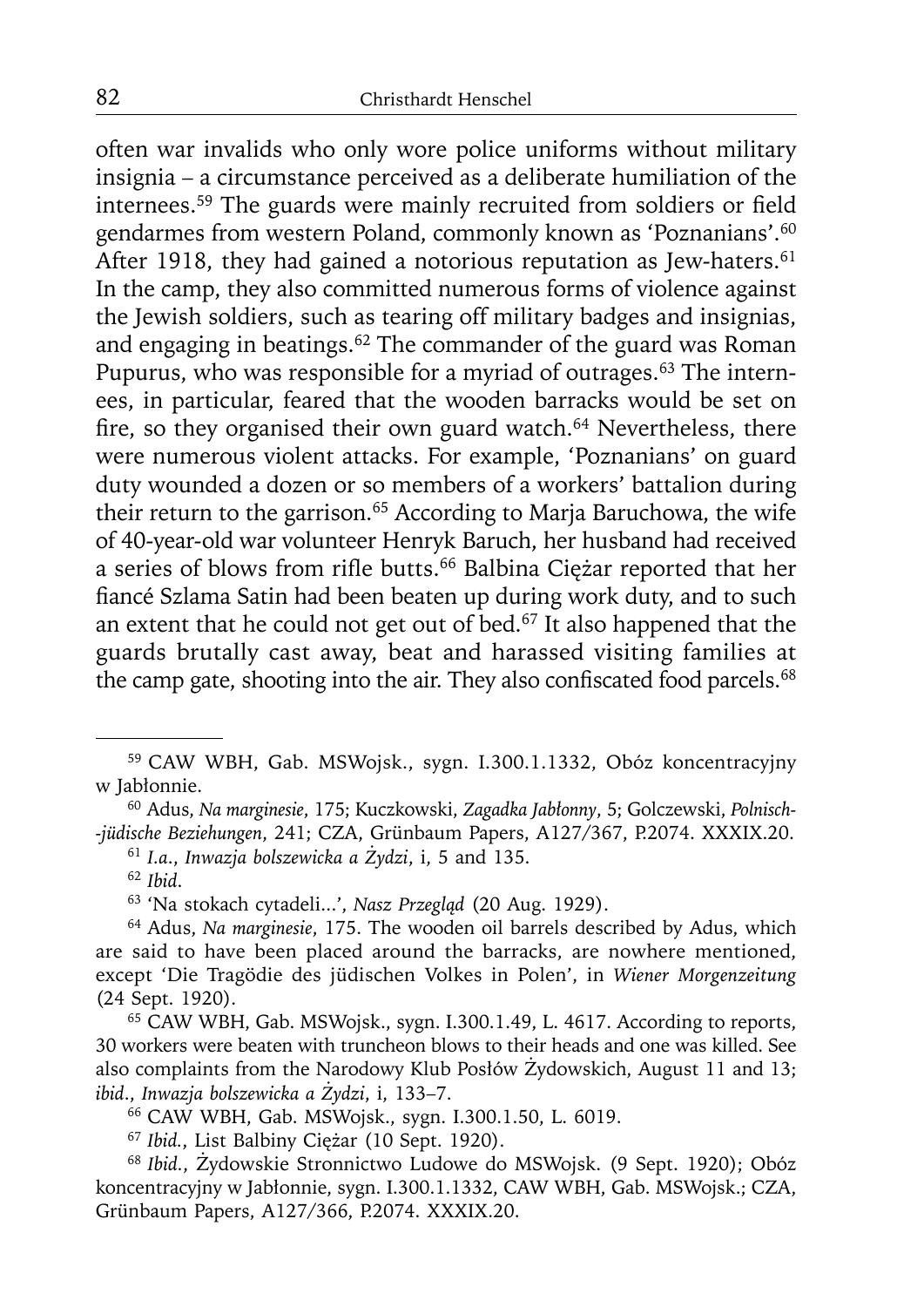Roman Pupurus mentioned above was said to have raped several Jewish women.<sup>69</sup>

Therefore, the feeling of uncertainty and danger was very justified for the internees, taking into account the almost daily anti-Jewish demonstrations of the 'Poznanians' during the retreat, especially at the railway stations. The garrison command was unable to withstand this violence. When on 23 August 1920, a military transport stopped at the railway station next to the barracks, the 'Poznanians' who were travelling with it plundered nearby Jewish stores. Jewish guards were provided with weapons by the garrison command.<sup>70</sup> There was an exchange of shots. The intervening senior officer was beaten up. Meanwhile, the garrison command ordered the Jewish internees to turn off all the lights in the barracks so that the marauders would not notice their presence.71 This dangerous situation and the uncertain future of the internees fuelled many rumours. For example, it was generally thought that they would be sent to the front lines as 'cannon fodder'. This may have been due to the fact that in exceptional cases service at the front was accepted as an alternative to internment in Jabłonna.<sup>72</sup> One of the internees, who had volunteered for the front, created a parody of the legionary song *My, Pierwsza Brygada* [We, the First Brigade], in which the refrain "Jabłonna, ah Jabłonna, our vain hope" encapsulated the sense of bitterness and outrage.<sup>73</sup>

If you look at the internees as a whole, different groups can be distinguished. There were both volunteers and conscripts in the camp. The group of volunteers apparently comprised mainly academics and high school students for whom the ideas of Jewish emancipation or even acculturation were generally close.74 Probably numbering ca 300 people, they constituted a minority of the internees. Some of them had already fought in the Polish Legions. The second-largest group was ten to fifteen times larger and consisted of conscripts who had

<sup>69 &#</sup>x27;Na stokach cytadeli'. Pupurus was executed in August 1929 as the leader of a saboteur gang.

<sup>70</sup> Golczewski, *Polnisch-jüdische Beziehungen*, 241.

<sup>71</sup> CZA, Grünbaum Papers, A127/366.

<sup>72</sup>*Ibid*.

<sup>73</sup> Czesław Miłosz, *Wyprawa w dwudziestolecie* (Kraków, 2000), 274; *Abecadło Miłosza* (Kraków, 1998), 241f.; Adus, *Na marginesie*, 176. 74 CAW WBH, Gab. MSWojsk., sygn. I.300.1.1332, Obóz koncentracyjny

w Jabłonnie.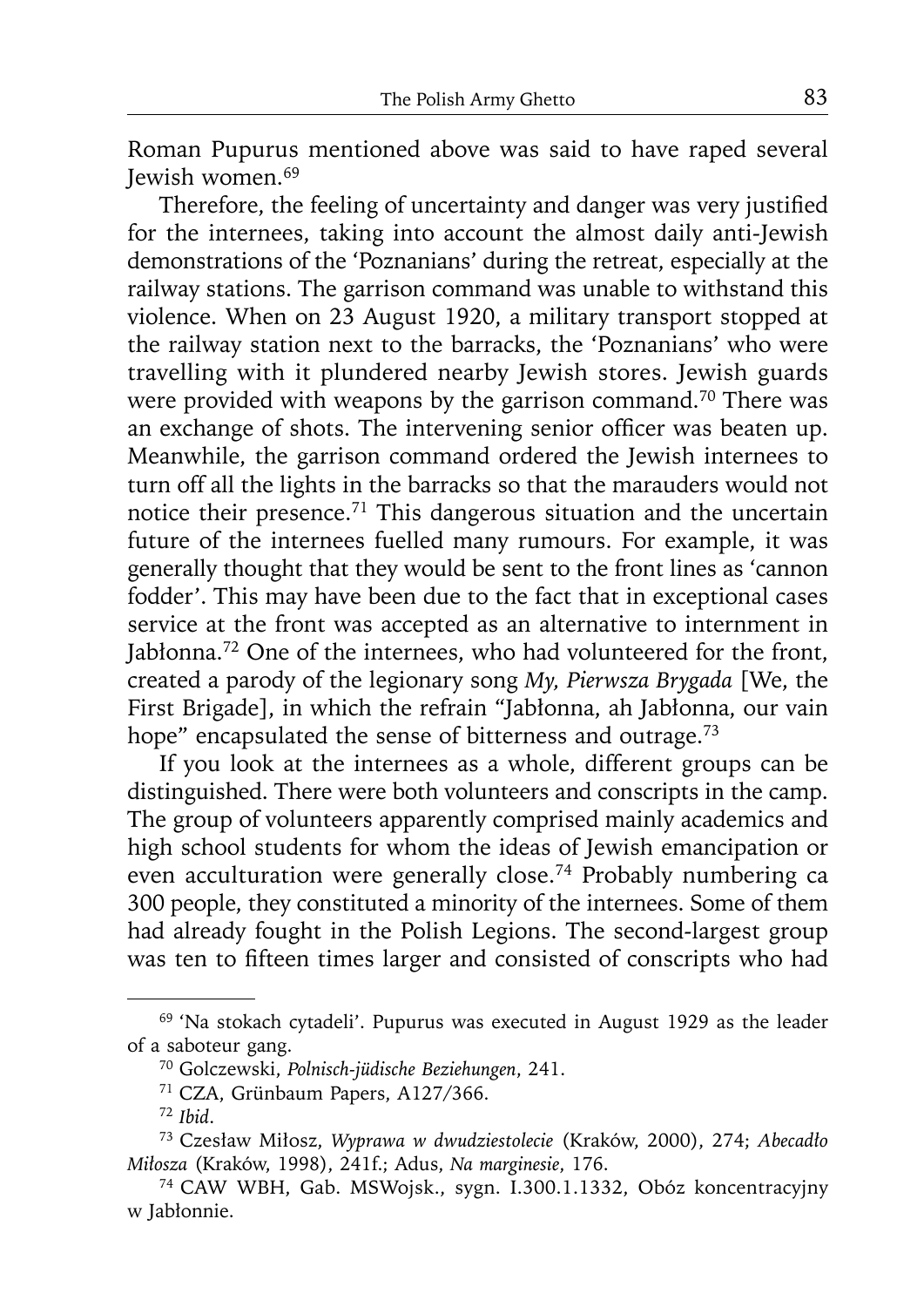enlisted in the army before July 1920 as part of the general military service duty of men born in 1895–1902.<sup>75</sup> They were often members of traditional circles who made a living mainly from crafts and retail trade, and until then had shown little interest in the Polish state. Some decisions of the garrison command perpetuated the differences between social circles, which, of course, were present among the Christian population. People with higher education could count on better treatment and enjoyed various privileges.<sup>76</sup>

The names of the internees are known only in those cases where they themselves later reported their internment. One example is Józef Lejtes, who, as a film director, was one of the pioneers of Polish cinema, or Jakub Perelman, who was a Zionist-revisionist activist.<sup>77</sup> In the case of Aleksander Rafałowski, an important representative of the artistic avant-garde, it is difficult to determine whether he was interned in Jabłonna solely because of his Jewishness or because he supported the communist party.<sup>78</sup> The internment of Józef Feldman was written about in the contemporary press, as he was the son of Wilhelm Feldman – the acclaimed writer, literary historian and the temporary head of Piłsudski's press office.<sup>79</sup> Probably further in-depth research would reveal more names.<sup>80</sup> The testimonies of Jewish soldiers who

<sup>75</sup>*Dziennik Praw Państwa Polskiego* 22 (1919), poz. 234; Dz. U. nr 48 (1920), poz. 298; Golczewski, *Polnisch-jüdische Beziehungen*, 241.

<sup>76</sup> Szczepański, *Wojna 1920 roku*, 131; CAW WBH, Gab. MSWojsk., sygn. I.300.1.1332, Obóz koncentracyjny w Jabłonnie.

<sup>77 &#</sup>x27;Listy Józefa Lejtesa do Barbary i Leszka Armatysów', *Kino*, 1 (1984), 17; Jacek Cybusz (ed.), 'Wspomnienia Józefa Lejtesa ze zbiorów i w opracowaniu Jacka Cybusza', iii, *Tygiel Kultury*, 1–3 (2005); Czesław Brzoza (ed.), *Żydowska mozaika polityczna w Polsce 1917–1927. Wybór dokumentów* (Kraków, 2003), 216. Canadian doctor, Ludwik Mirabel wrote that his father had been imprisoned in Jabłonna: Ludwik Mirabel, 'You See What You're Doing to Me – You Make Me Dig in the

Ashes', *The Newsletter of the Janusz Korczak Association of Canada*, 5 (2007), 33. 78 'Aleksander Rafałowski', in *Polski Słownik Biografi czny* (hereinafter: *PSB*), xxx (1987), 443–6. 79 [Wrzos], *ibid.*; 'L'antisémitisme en Pologne. Les horreurs du camp de Jablonna',

*L'Humanité* (3 Oct. 1920); Aleksander Hertz, *Wyznania starego człowieka* (Warszawa, 1979), 124. 80 Reports on the internment of Jewish soldiers from Ostrołęka in Eliezer

Lachowicz, 'O ruchu chalucowym i robotniczym syjoniźmie w Ostrołęc*e'* in Zalman Drezner (ed.), *Księga Żydów ostrołęckich* (Ostrołęka–Tel Awiw, 2002), 137. According to Manuel Rympel, there were five Jews from Cracow among the internees; Manuel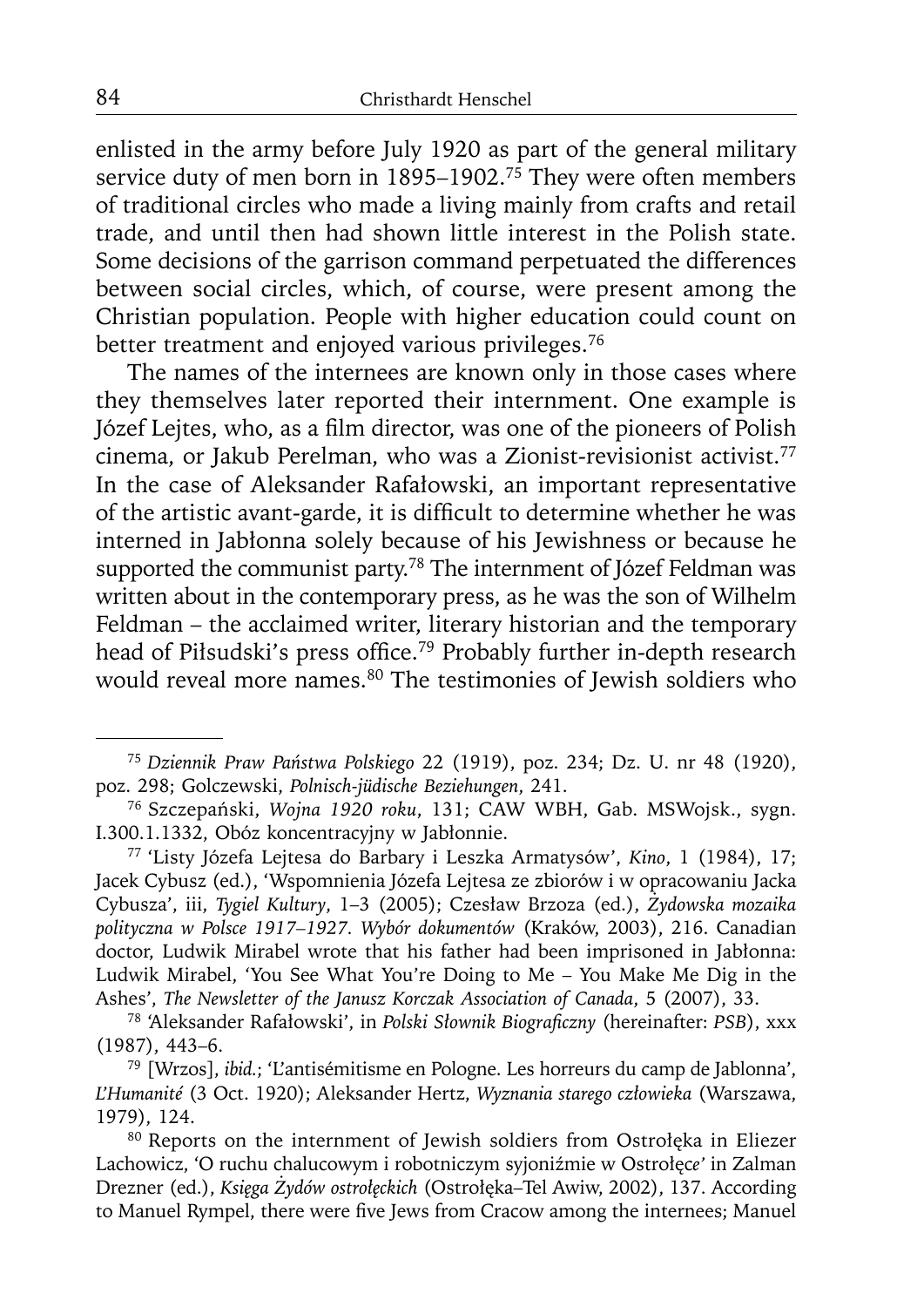were not at the camp but who found out about its existence are just as rare.<sup>81</sup>

It is impossible to determine the exact number of Jews interned in Jabłonna. Military sources from 1920 give numbers ranging from 3,000 to 5,300,<sup>82</sup> while later information in the literature and journalistic sources proposed three times higher numbers.<sup>83</sup> As the capacity of the entire military complex, with similar operational activities, had indeed not reached this size, the most likely number of approx. 5,000 internees is the most probable figure. Assuming that during the fighting for Warsaw, there were only about 113–123,000 soldiers capable of arming on the Polish side, this is also a significant number.<sup>84</sup> It is possible, however, that the fluctuation in the camp was so large that many more soldiers passed through it. However, only one press report suggests that the wooden barracks served as temporary quarters for internees: after reaching the appropriate number of soldiers, each group of 407 men was formed into a unit that was moved from a separate complex of the Jewish camp to ordinary barracks in Jabłonna.<sup>85</sup> Although there is no doubt that the working columns under the leadership of Christian officers were transferred from Jabłonna, the incomplete sources do not allow for any conclusions to be arrived at in relation

Rympel, 'Słowo o Żydach krakowskich w okresie międzywojennym (1918–1939)', in Jan Gintel (ed.), *Kopiec wspomnień* (Kraków, 19642), 573. 81 Czesław Miłosz recorded the account of the mathematician Alfred Tarski,

Miłosz, *Abecadło*, 241–2. Tarski served in the army for a short period in 1918/19; Anita Burdman Feferman and Solomon Feferman, *Alfred Tarski. Life and Logic* (Cambridge, 2004), 26. 82 CAW WBH, Gab. MSWojsk., sygn. I.300.1.49, L. 4617; sygn. I.300.1.51,

Liczb. 17680. In one of the reports of the Warsaw-Prague Branch, the status of 2,577 internees and 215 guards was given; CAW WBH, sygn. I.300.1.1332, Obóz koncentracyjny w Jabłonnie; Szczepański, *Wojna 1920 roku*, 131.

<sup>83</sup> C. Lemercier, 'L'antisémitisme en Pologne', *L'Univers Israélite* (5 Oct. 1923), 84. The editors of Ringelblum's report also quote this number, listing thousands of deaths, as well as Sosnkowski's alleged order to blow up the camp in the event of a further attack by the Red Army; Emanuel Ringelblum, *Ghetto Warschau. Tagebücher aus dem Chaos* (Stuttgart, 1967), 42 f.; Jerzy Tomaszewski, *Najnowsze dzieje Żydów w Polsce w zarysie do 1950 roku* (Warszawa, 1993), 149; Reuben Ainsztein, *Jüdischer Widerstand im deutschbesetzten Osteuropa während des Zweiten Weltkrieges* (Oldenburg, 1995), 29–30. 84 Szczepański, *Wojna 1920 roku*, 249 f.

<sup>85</sup> Kuczkowski, *Zagadka Jabłonny.*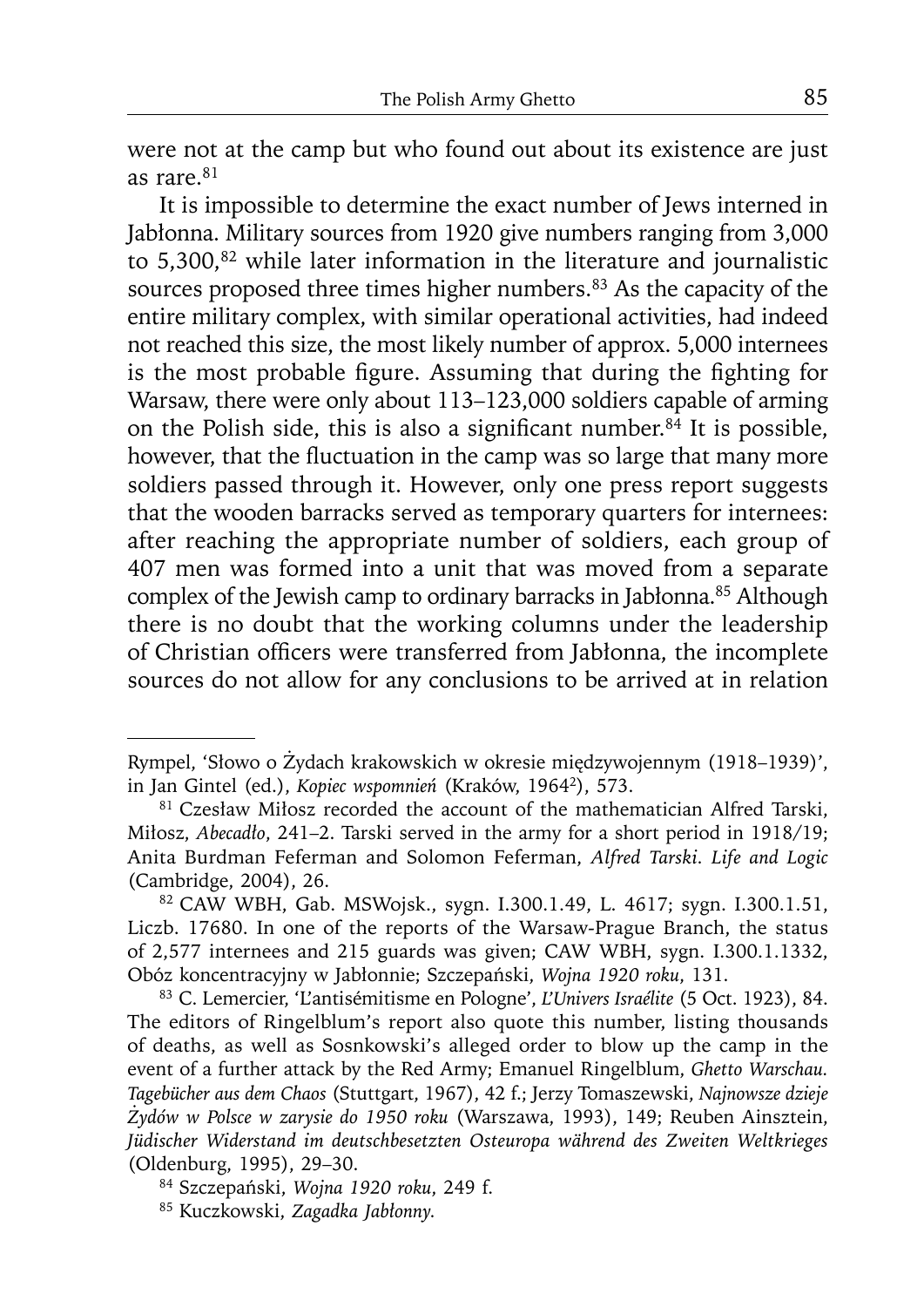to the total number of internees. $86$  In the military sources, there is only evidence of six units of 400 or 407 men being led by a Christian officer, accompanied by a company commander with the rank of platoon commander or corporal.87

People first learned about the events unfolding in Jabłonna by way of the grapevine.<sup>88</sup> Two weeks after the initial internments, the first articles appeared in the press.<sup>89</sup> These reports sparked protests from both Jews and the left. On 16 August, the Jewish People's Party addressed an interpellation to Minister Sosnkowski.90 Two days later, at a session of ROP, a letter from Jewish parliamentarians was read out. According to Piłsudski's statements, even he, who had always treated Jews with respect in public, took the reports of Jewish deserters and collaborators quite seriously. As noted by Kazimierz Świtalski, the Chief of State contended that neither the front nor the rear troops should be "littered" with Jews, as most of them would end up deserting.91 The result of these contentions was the recommendation to

88 Adus, *Na marginesie*, 175; Szymon Rogoziński, *Moje szczęśliwe życie* (Łódź, 1994), 38; Hanna Jakubowicz (Róża Rozenberg), 'Inwazja bolszewicka', in Alina Cała (ed. and pref.), *Autobiografi e polskiej młodzieży żydowskiej okresu międzywojennego ze zbiorów YIVO Institute for Jewish Research w Nowym Jorku* (Warszawa, 2003), 141 f.

<sup>90</sup> CAW WBH, Gab. MSWojsk., sygn. I.300.1.49, Żydowskie Stronnictwo Ludowe do Rady Ministrów, 16 sierpnia. The letter was read out in the ROP; see also, sygn. I.300.1.1331, L. 5073. 91 'Szesnaste posiedzenie Rady Obrony Państwa (18.08.1920)', in Leinwand and

Molenda: 'Protokoły Rady Obrony Państwa', in *Z dziejów stosunków polsko-radzieckich*, i (Warszawa, 1965), 262. In 1920, Piłsudski spoke about Jews on several occasions, emphasising on the one hand the stance they took in support of the Bolsheviks, and on the other, the loyalty of Polish Jews; see for example 'List Piłsudskiego do Sosnkowskiego, 29 kwietnia 1920', *Rok 1920*, 152; AAN, Akta Józefa i Aleksandry Piłsudskich [Józef and Aleksandra Piłsudskis Files], sygn. 11, 25; Tomasz Gąsowski, 'Józef Piłsudski wobec Żydów, kwestii żydowskiej i antysemityzmu', in Danuta Czerska (ed.), *Poprzez stulecia. Księga pamiątkowa ofi arowana profesorowi Antoniemu Podrazie w 80. rocznicę Jego urodzin* (Kraków, 2000), 221–39; Szymon Rudnicki, 'Szacunek z wzajemnością. Piłsudski a Żydzi', *Więź*, 5–6 (2010), 72–80.

<sup>86</sup> For example, the Headquarters of Staff Command [Dowódca Oddziału Generalnego, DOG], Warsaw, asked on 30 Aug. 1920 for the assignment of 10 officers as commanders of working units, CAW WBH, Oddz. I Szt. MSWojsk., sygn. I.300.7. 108, L.dz. Szt. Wydz. V-a.15676/20.

<sup>87</sup> CAW WBH, Gab. MSWojsk., sygn. I.300.1.1332, Obóz koncentracyjny w Jabłonnie.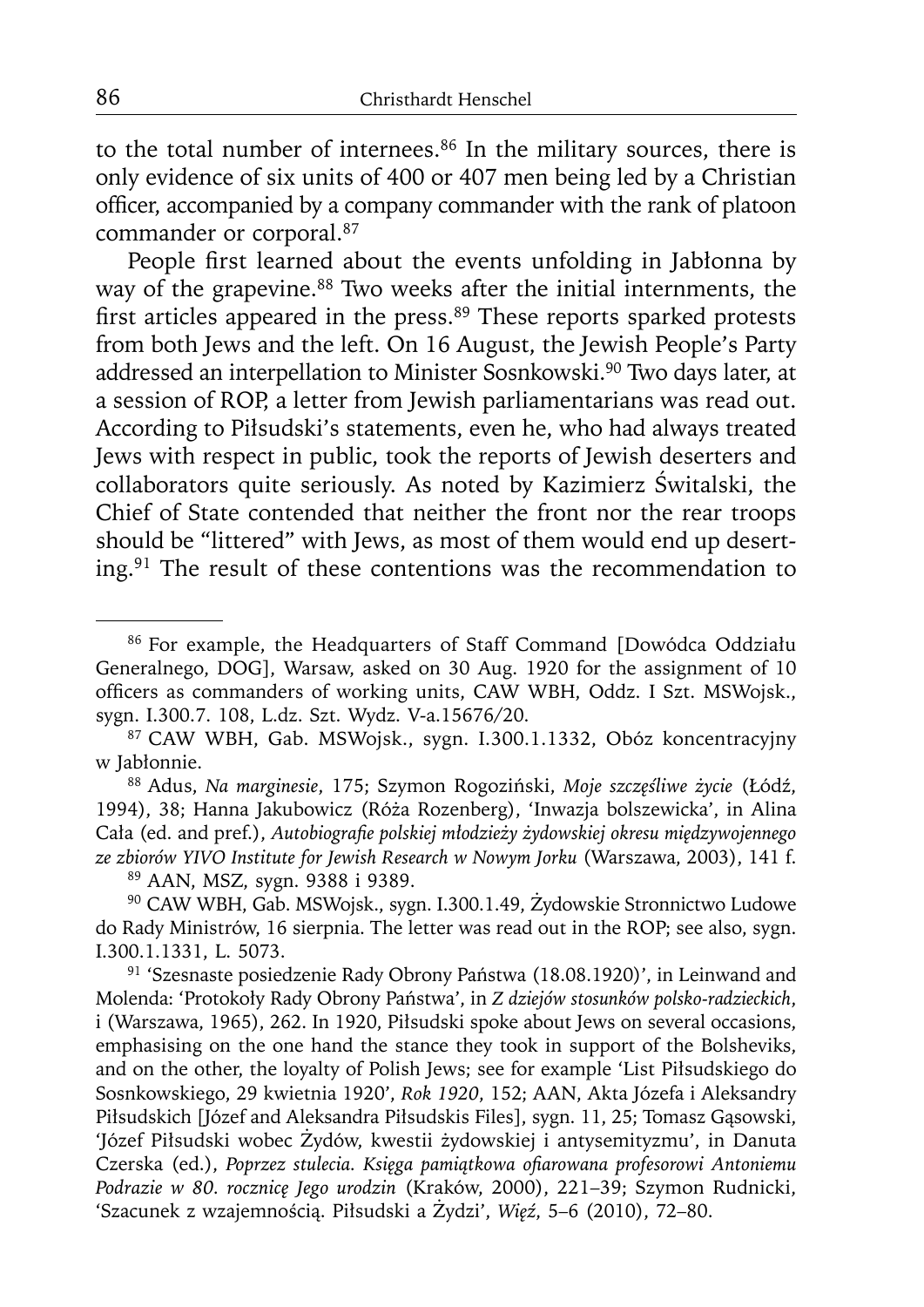the government to set up a commission of inquiry to investigate the allegations formulated in the interpellation. On this basis, ROP was to make further recommendations.<sup>92</sup>

On 19 August, NKPŻ sent to MSWojsk. documentation on the situation of the internees at Jabłonna.<sup>93</sup> On 22 August, Izaak Grünbaum and Noah Pryłucki met with the representative of the Prime Minister – Antoni Anusz, Antoni Bujak from the Parliamentary Military Committee, Colonel Rudolf Prich representing the General Staff and Major Polakiewicz from MSWojsk.94 According to Prich, the head of the 1st Division of the General Staff, the Jabłonna situation was not about derogating from the principle of the equal treatment of all religions in the army. The number of Jews in the fighting units was limited, as units with a greater share of Jewish soldiers "had often failed in the field of battle".<sup>95</sup> In contrast, the portion of Jews in the stationary units of the Warsaw General District had increased to as much as 40 per cent due to their alleged lack of suitability for the front. As the food and accommodation of the internees in Jabłonna had been provided in accordance with the regulations in force, Prich expressed his surprise at the reactions of the Jewish representatives. In his eyes, the actions taken by the army command had not undermined the rights of the Jews as citizens and soldiers, but had been purely guided by military considerations relating to the hostile actions of Jews at the front. Prich assured that cases of the abuse and harassment of internees would be investigated and that those responsible would be punished in accordance with the rule of law.

Pryłucki objected to this assurance, calling the steps taken by the military as "insulting to Jews and pushing them against Poland". Moreover, the brutal treatment of interned soldiers was, in his opinion,

<sup>92</sup> Szczepański, *Wojna 1920 roku*, 258.<br><sup>93</sup> *Inwazja bolszewicka a Żydzi*, i, 131–3.<br><sup>94</sup> CAW WBH, Gab. MSWojsk., sygn. I.300.1.50, 'Pismo z 7 września 1920;<br>Komisja do zbadania obozu w Jabłonnie', *Robotnik* (22 Aug. 192

<sup>&</sup>lt;sup>95</sup> CAW WBH, Gab. MSWojsk., sygn. I.300.1.1332. See also 'Narada Rządu z zastępcami żydowskimi' *Robotnik* (22 Aug. 1920); AAN, MSZ, sygn. 9389, 2. *Der Moment* informed on 26 September about the next meeting between Pryłucki and Prich, after which Prich gave the assurance that the matter would be settled by MSWojsk. to the benefit of the Jews; *ibid.*, 'Raport o prasie żydowskiej nr 24' (26 Aug. 1920). 'Prich Rudolf', in *PSB*, xxviii (1984–5), 462–3; Andrzej Wojtaszak, *Generalicja Wojska Polskiego 1921–1926* (Szczecin, 2005), 513 f.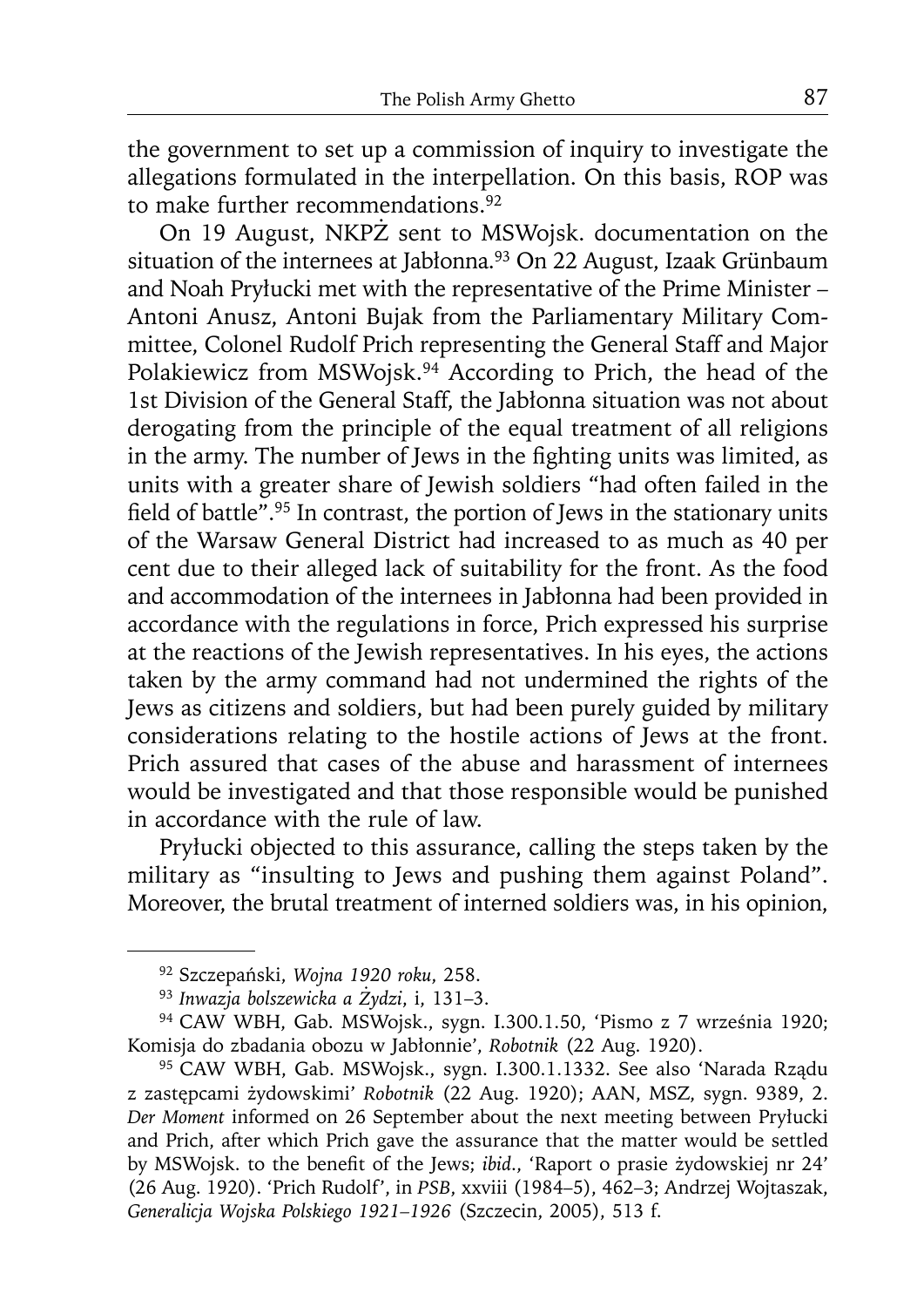completely unacceptable. He demanded equal treatment for all soldiers, the suspension of internment, the return of the internees to their units, and the creation of an investigative commission with the participation of representatives of the Jewish community.96 Izaak Grünbaum stated that the task of MSWojsk. was the ending of the anti-Jewish policy. He called for a detailed examination of the accusations against the Jews and the internment order's withdrawal. He stressed that Jews should not be deprived of "the right to shed blood" by forming separate Jewish battalions. Grünbaum announced that Jewish parliamentarians would resign from their seats if the government refused to make concessions. The representatives from MSWojsk. declared that they were not empowered to make specific decisions and that they interpreted the reaction of the Jews as a result of the erroneous execution of the orders and the uncalled-for harassment of the lower ranks. They proposed a series of steps, like the establishment of a commission of inquiry, the abolition of internment, and the separation of prisoners into all general districts.97

The newspaper *Robotnik* informed about the talks that same day; it also published an editorial about the situation of Jews in the army and their internment in Jabłonna.98 The Yiddish press, such as *Haynt, Der Tog*, and others, also began reporting on these events. *Der Moment* published an appeal for donations for the benefit of internees.<sup>99</sup> The army carefully noted all mentioning of Jabłonna in newspapers and prepared detailed press reports. In one of them, we can read that many Jewish newspapers assessed the actions of the army leadership as being contradictory; on the one hand, Major Bernard Mond, hailing from a Jewish family, had been awarded the Order of Virtuti Militari, and on the other hand, Jews were deemed unworthy of shedding blood for Poland. The report's author noted the clear negative impact of these events on Poland's standing abroad, especially in the USA and France.<sup>100</sup> The following report indicated that some of the 'assimilationists' were supposed to agree with the contents of the

<sup>96</sup> CAW WBH, Gab. MSWojsk., sygn. I.300.1.1332, protokół z 22 sierpnia 1920 r. 97 *Ibid*.

<sup>98</sup> R.K., 'Patentowanie obywateli', *Robotnik* (22 Aug. 1920).

<sup>&</sup>lt;sup>100</sup> CAW WBH, Gab. MSWojsk., sygn. I.300.1.1332, Wydz. II DOG Warszawa do Oddz. II MSWojsk. (23 Aug. 1920).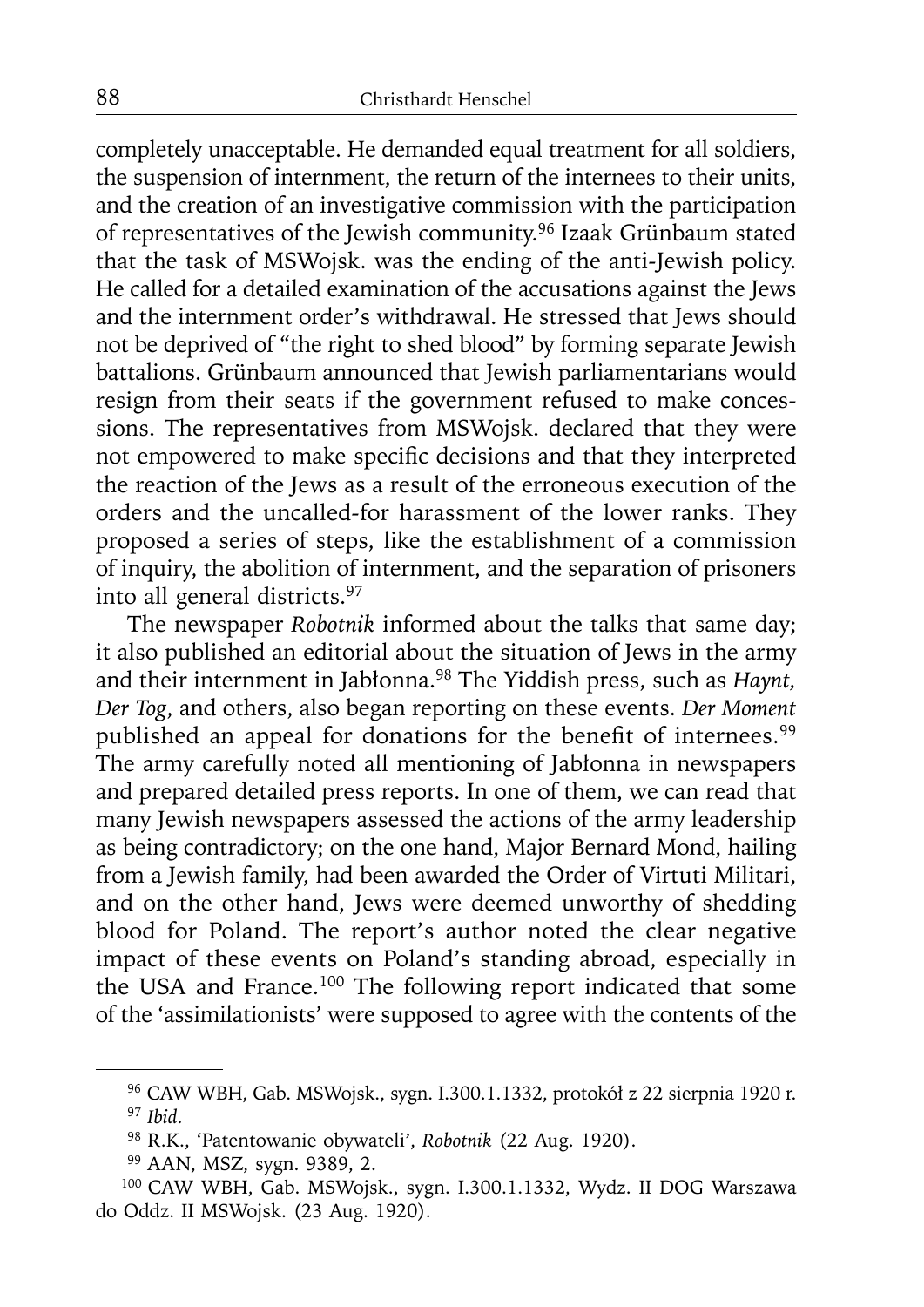internment order. However, it only critically assessed how it had been carried out.101

The investigation, agreed on 22 August, was held the following day under the chairmanship of General Wroczyński, head of the Supreme Military Control. Grünbaum presented him with four complaints from prisoners.102 According to Wroczyński's report, 2,634 internees in the camp were divided into five working columns, 407 men in each. Six more columns were under preparation, as well as a separate 109-person unit for intelligence. The report shows that the internees looked healthy and content. They were being provided with food like regular soldiers, although in fact there had been supply problems in the previous days due to transport difficulties. The Jews were billeted in seven clean and 'tidy' barracks, which were to be equipped with bunks and straw bags. There was also a barracks for the sick, where a doctor worked. Due to the lack of training personnel, there had been no military exercises for the internees, but that had changed with the arrival of the officers on 22 August. Wroczyński also gave the small number of 31 non-commissioned officers as the reason why the internees had not yet been registered on name lists, and thus had not been able to receive a uniform. In addition, according to his report, about 200 guards were missing to carry out the necessary patrols.103 Meanwhile, on 24 August, NKPŻ again received a letter from the internees in Jabłonna, in which they drew attention, among others, to their unsafe situation.104

While the military cited a lack of combat readiness as the main reason for the internment of Jewish soldiers, the government made its justification the outside world by claiming that it wanted to contain the anti-Semitic sentiment that was spreading in the country because of the Jewish attitudes with respect of the enemy.<sup>105</sup> In this interpretation,

<sup>&</sup>lt;sup>101</sup> *Ibid.*, Raport polityczny (26 Aug. 1920).<br><sup>102</sup> *Ibid.*, sygn. I.300.1.1331, L. 5073.<br><sup>103</sup> An appropriate letter from Wroczyński was sent to DOG Warsaw on 25 Sept. 1920; CAW WBH, Gab. MSWojsk., sygn. I.300.1.1331, L. 5073, Aneks F do L.480/20.<br><sup>104</sup> Inwazja bolszewicka a Żydzi, i, 134.

<sup>&</sup>lt;sup>105</sup> For General Wacław Iwaszkiewicz, the head of DOG Warsaw, it was a decision without anti-Semitic overtones and in accordance with the rational organisation of the army, because the combat strength of the unit was allegedly questionable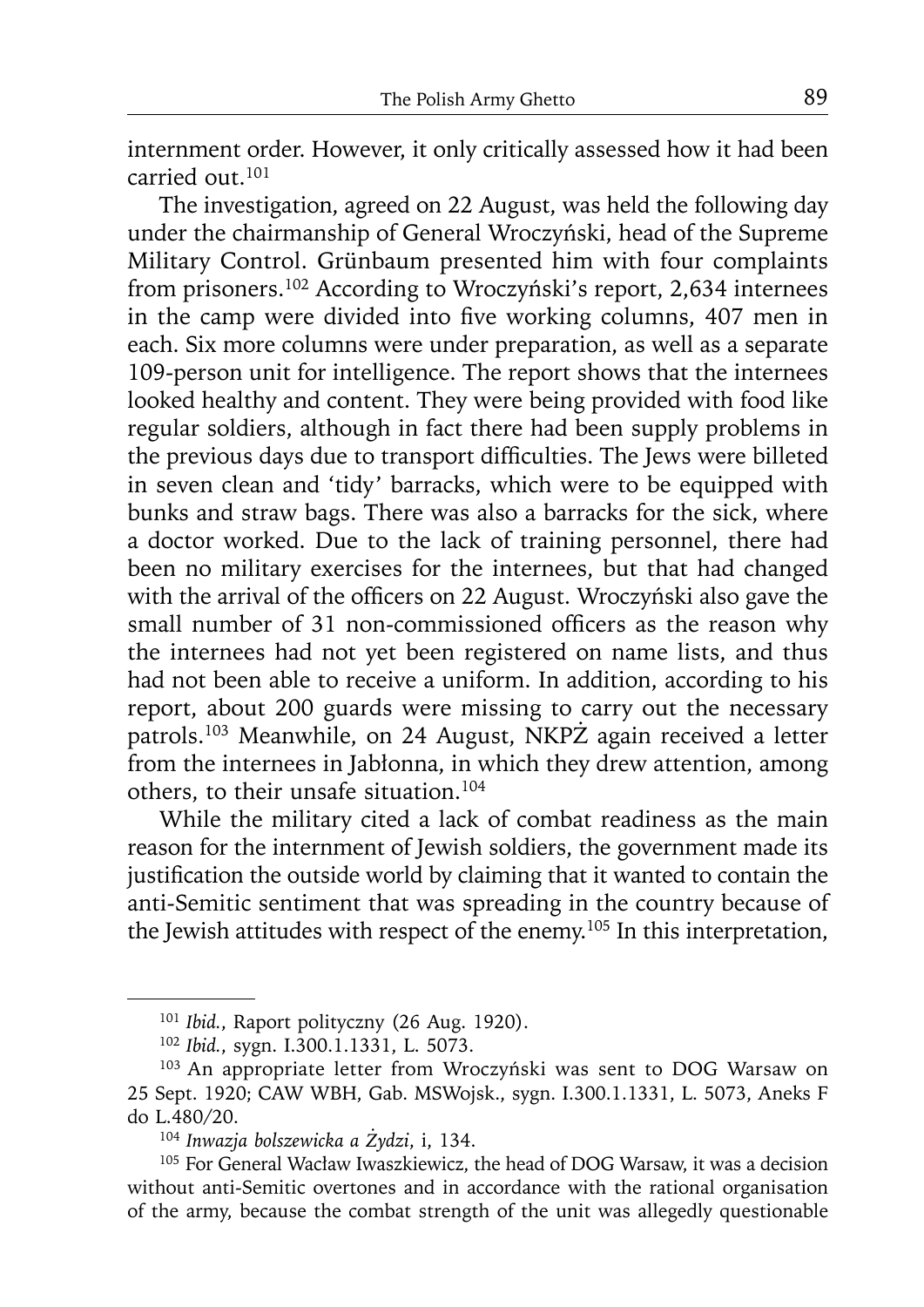the internment action was primarily intended to protect Jews. The government also tried to convey this view to the foreign press. At the said meeting in MSWojsk. on 26 August, representatives of the ministries of Internal, Foreign and Military Affairs agreed to take joint action against the expected "anti-Polish campaign in the foreign press".<sup>106</sup> A commission was established to investigate the participation of Jews in communist organisations, the findings of which were to be used to counter the expected attacks from the press. In addition, the Ministry of Foreign Affairs representative demanded official information about the "concentration camp in Jabłonna", which the representative of MSWojsk. promised to pass on.107

Since the internment of Jewish soldiers had still not been withdrawn, at the end of August, MPs Herman Lieberman from the Polish Socialist Party [Polska Partia Socjalistyczna, PPS] and Natan Löwenstein-Opoka from the Club for Constitutional Work [Klub Pracy Konstytucyjnej] as well as the mathematician and assimilation supporter Samuel Dickstein from the 'Unification' [Zjednoczenie] jointly intervened with the Prime Minister and Minister Sosnkowski with respect of the army's anti-Jewish orders. On 30 August, they met with Sosnkowski and agreed to stop any further escalation pertaining to Polish-Jewish relations. More importantly, for the first time, both sides negotiated the possibility of releasing former legionnaires, volunteers and government officials from Jabłonna. $108$ 

even with the participation of Jews at the level of 10 per cent. CAW WBH, Oddz. I Szt. MSWojsk., sygn. I.300.7.111, L. 20216. Moreover, even after the internment order, there were calls in the army for the withdrawal of all Jews from the combat units, which, for example, is suggested by the letter from DOG Kielce.; CAW WBH, Gab. MSWojsk., sygn. I.300.1.1332 (26 Aug. 1920).

<sup>106</sup> AAN, MSZ, sygn. 9389, 21. In fact, press reports from the USA contained numerous reports of the cruel treatment of the Jewish population at the hands of the Polish military; CAW WBH, Oddz. II Szt. MSWojsk., I.300.76. 486, 12, 19, 26–28, 54, 65 f., 69 f.

<sup>107</sup>*Ibid*. Information about Jabłonna reached Polish foreign missions no later than the beginning of September; AAN, Ambasada RP w Paryżu, sygn. 301, nr 84408/D.17728/I/20. All in all, according to Szymon Askenazy, Jabłonna had caused enormous damage to the reputation of Poland; *O niepodległą i granice*, v (Warszawa, 2004), 80 and 85.

<sup>108 &#</sup>x27;Kronika polityczna. W sprawie represji przeciwko Żydom', *Robotnik* (31 Aug. 1920); CAW WBH, Gab. MSWojsk., sygn. I.300.1.1332, pismo z 30 sierpnia 1920; bios in Czesław Brzoza (ed.), *Żydowska mozaika polityczna.*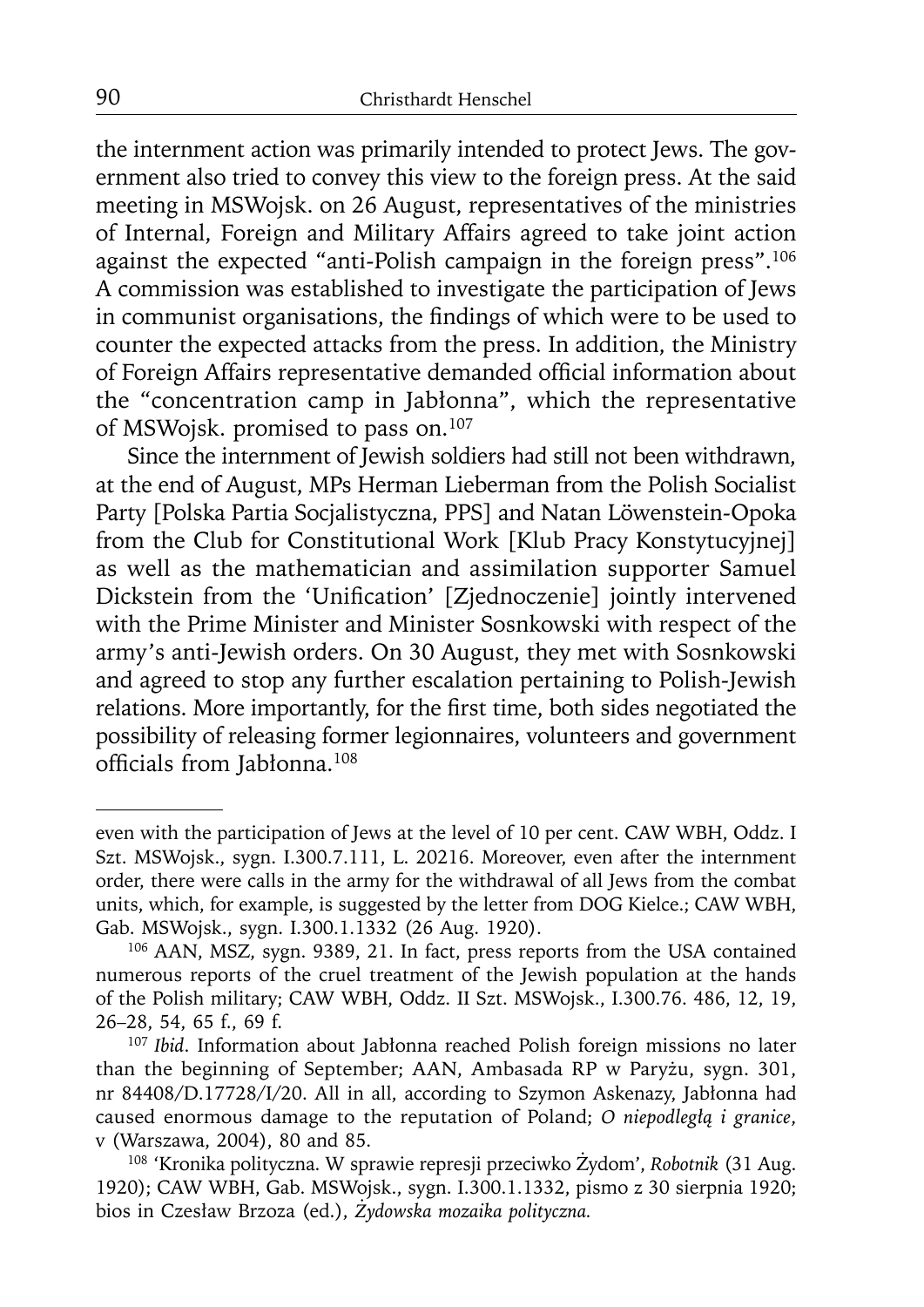The first direct statement of members of the government about Jabłonna can be found in the minutes of the meeting of the Prime Minister on 1 September 1920, chaired by Daszyński.<sup>109</sup> The deputy Prime Minister claimed that the Jewish nationalists, unlike the older Orthodox or assimilated Jewish population, had ensured that Jewish youth did not pass their 'citizenship exam'. The behaviour of Jews in the army and Jewish workers in the face of the threat to Warsaw had led "to the locating of Jewish soldiers in a special camp in Jabłonna". However, due to the changed military situation and new legislation on desertions, maintaining this temporary measure was no longer necessary or politically undesirable. At the same time, Daszyński continued, the abolition of internment was to be an instrument intended to limit the influence of 'Zionists and nationalists' in negotiations between the Polish government and Jewish representatives. Following the protests of assimilationists and Orthodox Jews, the demonstrative concessions and the camp's liquidation would ultimately win their support for government. $110$  In the face of such political acrobatics, it is difficult to assess the specific role of Daszyński in the entire Jabłonna affair. According to Adam Próchnik, he personally intervened with Piłsudski twice on behalf of the internees.<sup>111</sup> The quoted statements shed a slightly different light on his attitude but could also have been tactical in nature. Apparently, he treated Jabłonna as a bargaining chip in the fight for the status and rights of Jewish communities.<sup>112</sup> Moreover, being a socialist, he may have lacked the right sense of hope that the Bolshevik and also the Zionist ideology could have taken root among young Jewish men.

As I mentioned earlier, the reception of these events on the international arena had been discussed as early as 26 August. The Ministry of Foreign Affairs treated the press articles very seriously, the more

<sup>109</sup> AAN, MSZ, sygn. 9389, 12–17. See also the minutes in CAW WBH, Gab. MSWojsk., sygn. I.300.1.49, L. 4876.

<sup>&</sup>lt;sup>110</sup> There was also a proposal to further weaken the Zionists by convening a rabbinical assembly dominated by the Orthodox Jews, and at the same time to approach the assimilationists; see also, 14 f. The subsequent speakers, Colonel Prich and Major Polakiewicz of the 2nd Div. of Staff of MMA, repeated the already known arguments; *ibid*., 15 f. And so did Prich in the letter to the Council of Ministers, 4 Sept. 1920, CAW WBH, Gab. MSWojsk., sygn. I.300.1.51, Liczb. 17680.

<sup>111</sup> Adam Próchnik, *Ignacy Daszyński. Życie-Praca-Walka* (Warszawa, 1946), 69. 112 AAN, MSZ, sygn. 9389, 12 f.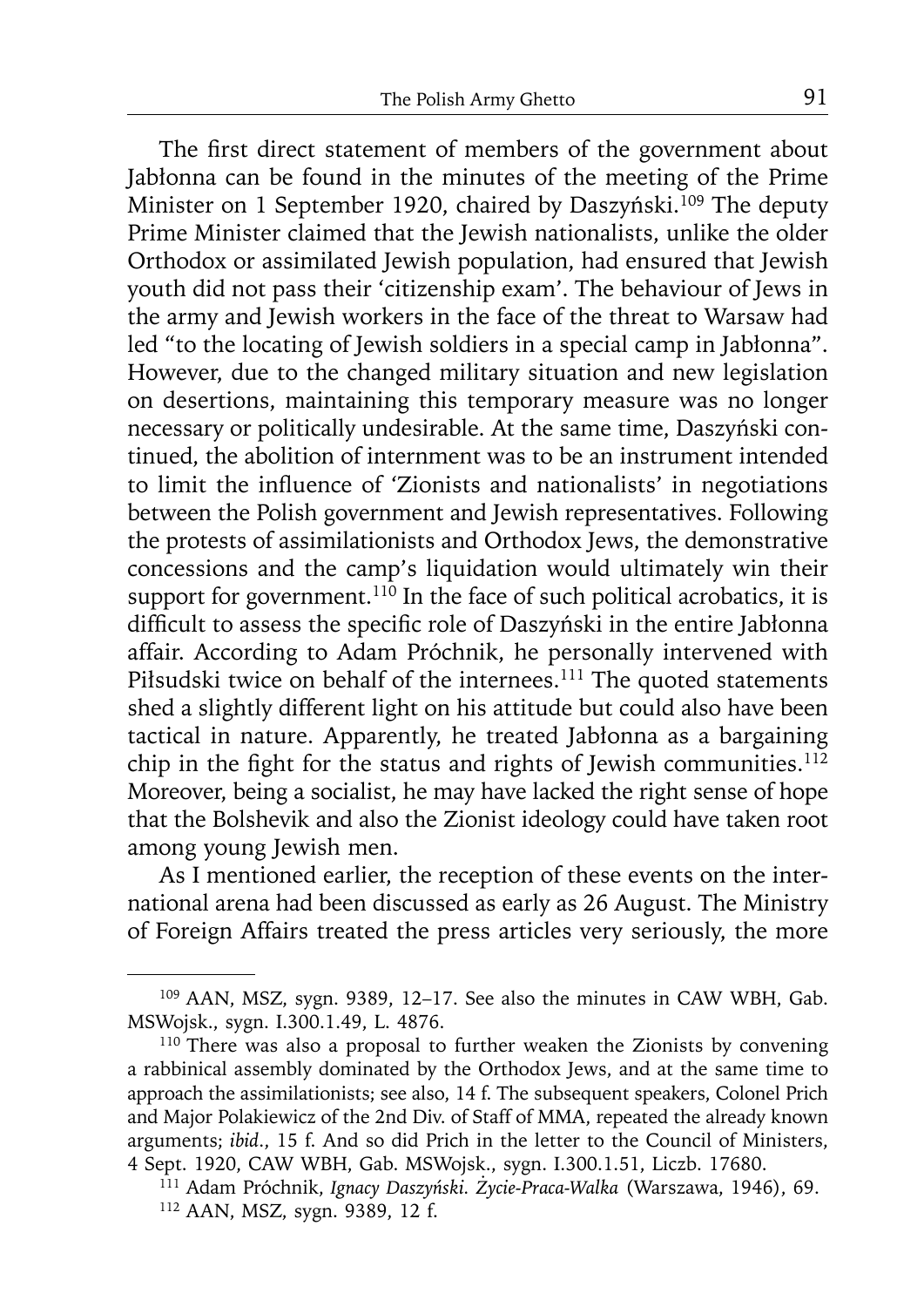so as diplomats had to respond to newspaper reports.<sup>113</sup> In the light of the experiences with the Morgenthau Commission, this action is understandable, especially since, for example, the American Jewish Committee had raised the issue of Jabłonna in a conversation with the US President.<sup>114</sup> At the said meeting of the Council of Ministers on 1 September, it was agreed that diplomatic missions should immediately receive extensive information in order to counter allegedly untrue press reports.115 The Ministry of Foreign Affairs aimed to convince foreign public opinion that "there are no restrictions for Jews in the Polish Army"116 and that the Jabłonna camp was "a temporary measure dictated by the need to detain a certain number of recruits until they had been assigned to their appropriate units".<sup>117</sup> Information finally provided to the press by MSWojsk. had been agreed with NKPŻ. 118

In the meantime, warfare once again moved eastward in August. Journalists and parliamentarians visited the garrison in Jabłonna, including Ozjasz Thon (29 August) and Apolinary Hartglas (8 September).<sup>119</sup> Press releases also mobilised the liberal part of the public against Jabłonna. Due to censorship, Jan Niecisław Baudouin de Courtenay was unable to publish an article about Jabłonna in *Naród* with the title 'Nie mogę uwierzyć' [I Cannot Believe It].<sup>120</sup> Ultimately, it was Stefania

<sup>119</sup>*Inwazja bolszewicka a Żydzi*, i, 135–7. See also Hartglas's comments on Jabłonna and his own involvement as a war volunteer in the defence of Warsaw; Apolinary Hartglas, *Na pograniczu dwóch światów* (Warszawa, 1996), 210 f.

120 Jan Baudoin de Courtenay, *Kwestja żydowska w Państwie Polskiem* (Warszawa, 1923), 40, fn. 11.

<sup>113</sup> A Memo of 14 September 1920, AAN, MSZ, sygn. 9388, 257 and 258. This collection includes articles from the English, French and German press. See also New York press reviews from August to November 1920. CAW WBH, Oddz. II MSWojsk., sygn. I.300.76.486. 114 'Le Président Wilson et la situation des Juifs en Pologne', *Tribune Juive* (5 Nov.

<sup>1929). 115</sup> AAN, MSZ, sygn. 9389, 17. 116 *Ibid.*, sygn. 9388, 254. 117 *Ibid*.

<sup>118 &#</sup>x27;Obóz w Jabłonnie', *Kurjer Poranny* (25 Sept. 1920). See also the day of 27 Sept. 1920 and AAN, IW, sygn. 296/I-18, 61. On 16 September, the Jewish deputies appealed to Sosnkowski that he would not mention in the announcement the alleged betrayal of the Jewish population that had been interned, but rather emphasise the excessive numbers of Jews in these units. This proposal was accepted; CAW WBH, Gab. MSWojsk., sygn. I.300.1.50, correspondence between NKPŻ and MSWojsk. (16 and 21 Sept. 1920).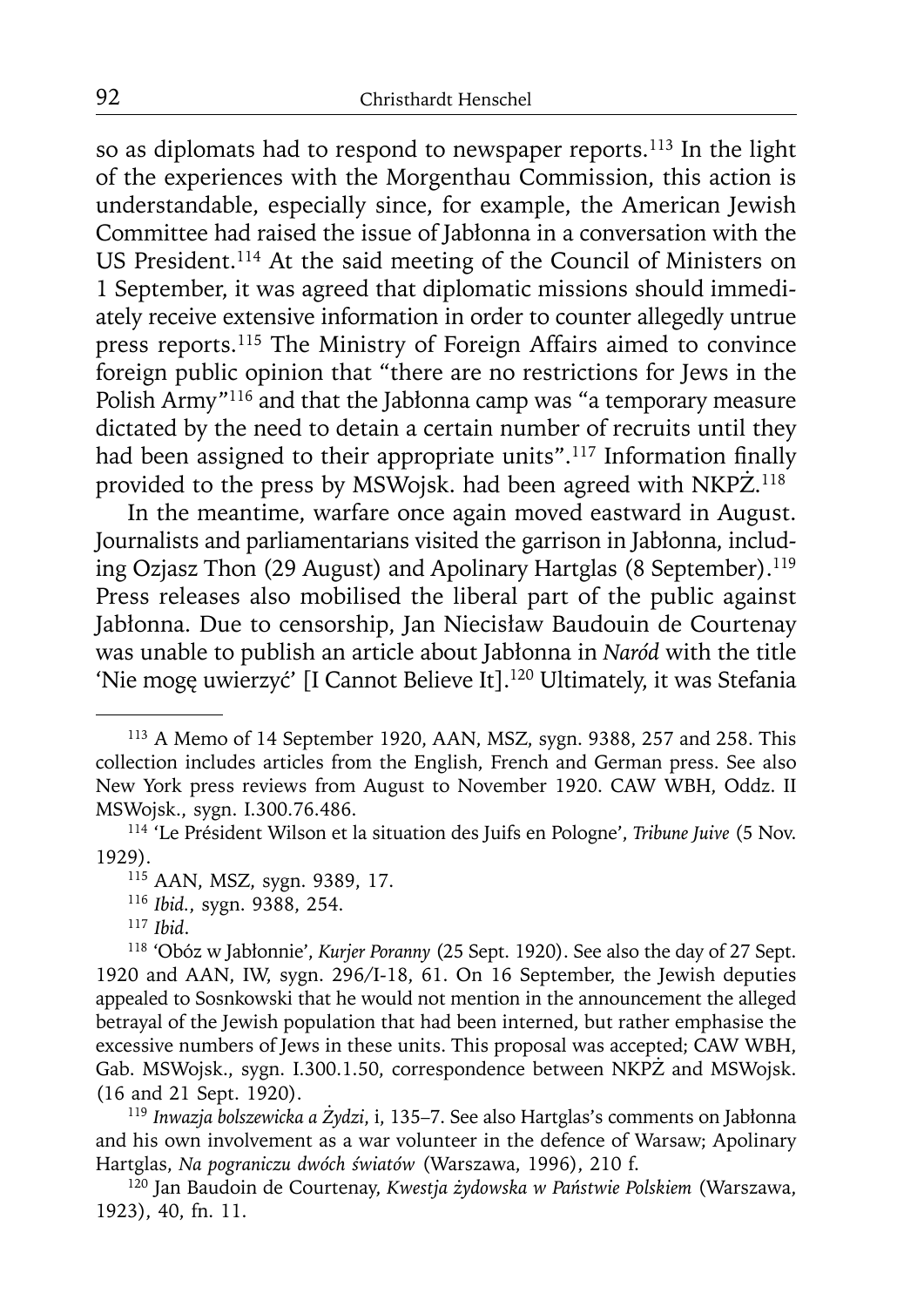Sempołowska, with the support of the Union for the Defense of Human Rights, who managed to persuade 72 intellectuals to sign an open letter of protest that she had penned. The future writer, Hanna Mortkowicz- -Olczakowa, helped in copying and disseminating the appeal.<sup>121</sup> Her close confidant, Stefan Żeromski, was the best-known signatory to the letter, fragments of which appeared in *Robotnik*. 122 Among the signatories were de Courtenay, Andrzej Strug, Leon Petrażycki, Zofia Daszyńska-Golińska, Natalia Gąsiorowska, Mieczysław Niedziałkowski, Zygmunt Żuławski and many others.123 Strug would visit Jabłonna on the eve of the camp's liquidation.124

The internationally isolated Witos government no longer wanted to resist the growing public pressure at home and abroad. On 1 September, MSWojsk. ordered the closure of the 'assembly point' by 10 September.<sup>125</sup> The internees were to be re-integrated into the army under established criteria. To this end, they were classified into four 'categories'. War volunteers and representatives of the intelligentsia were included in categories I and II. They were to return directly to their units. Craftsmen and tradesmen belonged to the third category and were assigned to special construction units. While these three groups, according to the data of MSWojsk., numbered about 1,000 people, the remaining ones numbered at ca. 4,000 soldiers, were to be located

<sup>121</sup> Hanna Mortkowicz-Olczakowa, *O Stefanie Żeromskim. Ze wspomnień i dokumentów* (Warszawa,1964), 292–3. The Union for the Defence of Human Rights initiated a collection of money for internees; CAW WBH, Gab. MSWojsk., sygn. I.300.1.1332, Oddz. II MSWojsk. (30 Aug. 1920). 122 'Odezwa z powodu Jabłonny', *Robotnik* (11 Sept. 1920); AAN, IW, sygn.

<sup>296/</sup>I-18, 24 and 27; Katrin Steffen, *Jüdische Polonität. Ethnizität und Nation im Spiegel der polnischsprachigen jüdischen Presse in Polen 1918–1939* (Göttingen, 2004), 248; Adus, *Na marginesie*, 176; Natalia Gąsiorowska, *Życie i działalność Stefanii Sempołowskiej*

<sup>(</sup>Warszawa, 1960), 49. 123 Janusz Rohoziński, Andrzej Strug, in Kazimierz Wyka *et al*. (eds), *Literatura* 

<sup>&</sup>lt;sup>124</sup> Jerzy Rzymowski, 'Wstęp', in Andrzej Strug, Pisma wybrane. Nowele i opowia*dania*, i (Warszawa, 1987), 86; Rympel, *Słowo o Żydach krakowskich*, 573. 125 'Zwinięcie obozu w Jabłonnie', *Robotnik* (7 Sept. 1920); 'W sprawie obozu

w Jabłonnie', *Kurjer Poranny* (10 Sept. 1920), cited after AAN, MSZ, sygn. 9388, 255. The PAP press release was also published in all Jewish dailies; CAW WBH, Gab. MSWojsk., sygn. I.300.1.1332, 'Raport o prasie żydowskiej nr 32' (10 Sept. 1920). The relevant military order was issued on September 4; CAW WBH, Gab. MSWojsk., sygn. I.300.1.51, Liczb. 17680.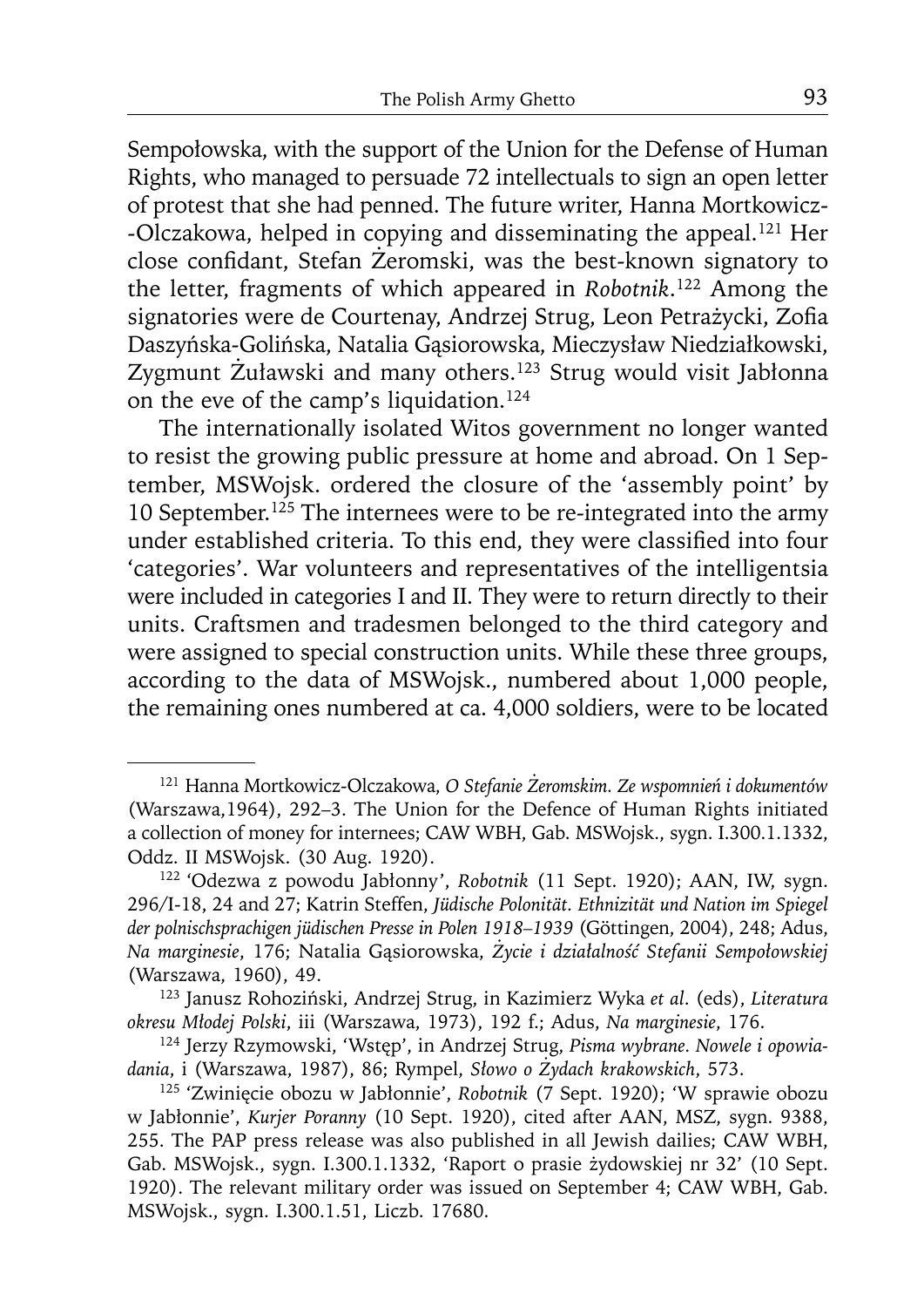in the general districts of Cracow, Lviv, Lublin and Kielce, and assigned to guard services only.126

The closure of the camp lasted at least until 18 September.<sup>127</sup> Some of the internees were transferred to the 5th company of the 2nd Regiment of the Infantry Legions in Piotrków Trybunalski, a unit unofficially considered a 'penal company' and known for its poor living conditions.128 Other soldiers were transferred in guarded wagons to other general districts, where they were assigned to working battalions.129 On 11 September, a train accident occurred during one of the transports from Jabłonna via Lublin to Lviv. As the train contained almost exclusively former internees, rumours abounded in the press of a deliberate attack.130 However, an investigation revealed that the train had derailed due to a faulty rail line. Seven passengers were killed, and 81 were injured.<sup>131</sup>

The military authorities followed the fate of the former internees from Jabłonna after their release.<sup>132</sup> It turned out that a certain number of them had been ordered to march to other military units but remained in Warsaw without any valid documents. They were captured, transported again to Jabłonna and from there dispatched to their new units. Some of the Jewish soldiers who were sent from Jabłonna to

<sup>126</sup> AAN, MSZ, sygn. 9389, 16. In a note, probably written by Sosnkowski, it is stated that the last transport of about 1,500 Jewish prisoners to Kielce took place on September 14, which meant the final closure of the camp; CAW WBH, Gab. MSWojsk., sygn. I.300.1.50, 5747/B.P.2. According to Sosnkowski and Prich, the original idea not to intern Jews in Jabłonna, but to use them for work, originated with Daszyński; CAW WBH, Gab. MSWojsk., sygn. I.300.1.51, Liczb. 17680.

<sup>127 &#</sup>x27;Zwinięcie obozu w Jabłonnie', *Gazeta Poranna 2 Grosze* (21 Sept. 1920); J.F., 'W sprawie Jabłonny', *Robotnik*, 251 (14 Sept. 1920). Cf. CAW WBH, SRI, sygn. I.371.6/A.92, 'Raport tygodniowy z prasy żydowskiej' (6–9 Sept. 1920).

<sup>128</sup> Wniosek posła Hirszhorna i innych, Druk Sejmowy RPII/0/2100 (10 Oct. 1920).

<sup>129</sup>*Inwazja bolszewicka a Żydzi*, i, 135. Cf. 'Die polnische Hölle', in *Jüdische* 

<sup>&</sup>lt;sup>130</sup> CAW WBH, Gab. MSWojsk., sygn. I.300.1.50, Żydowskie Stronnictwo Ludowe do MSWojsk. (17 Sept. 1929); Adus, *Na marginesie*, 177. French oficer Olivier d'Etchegoyen mentions the accident as well; Olivier d'Etchegoyen, *Polens wahres Gesicht. Persönliche Erlebnisse aus der Gegenwart* (Berlin, 1927)*,* 68. Cf. *La Tribune Juive* (Dec. 1920).

<sup>&</sup>lt;sup>131</sup> CAW WBH, Gab. MSWojsk., sygn. I.300.1.50, L. 5999.<br><sup>132</sup> CAW WBH, Rozkazy DOG Warszawskiego, Rozkaz tajny nr 141, poz. 6.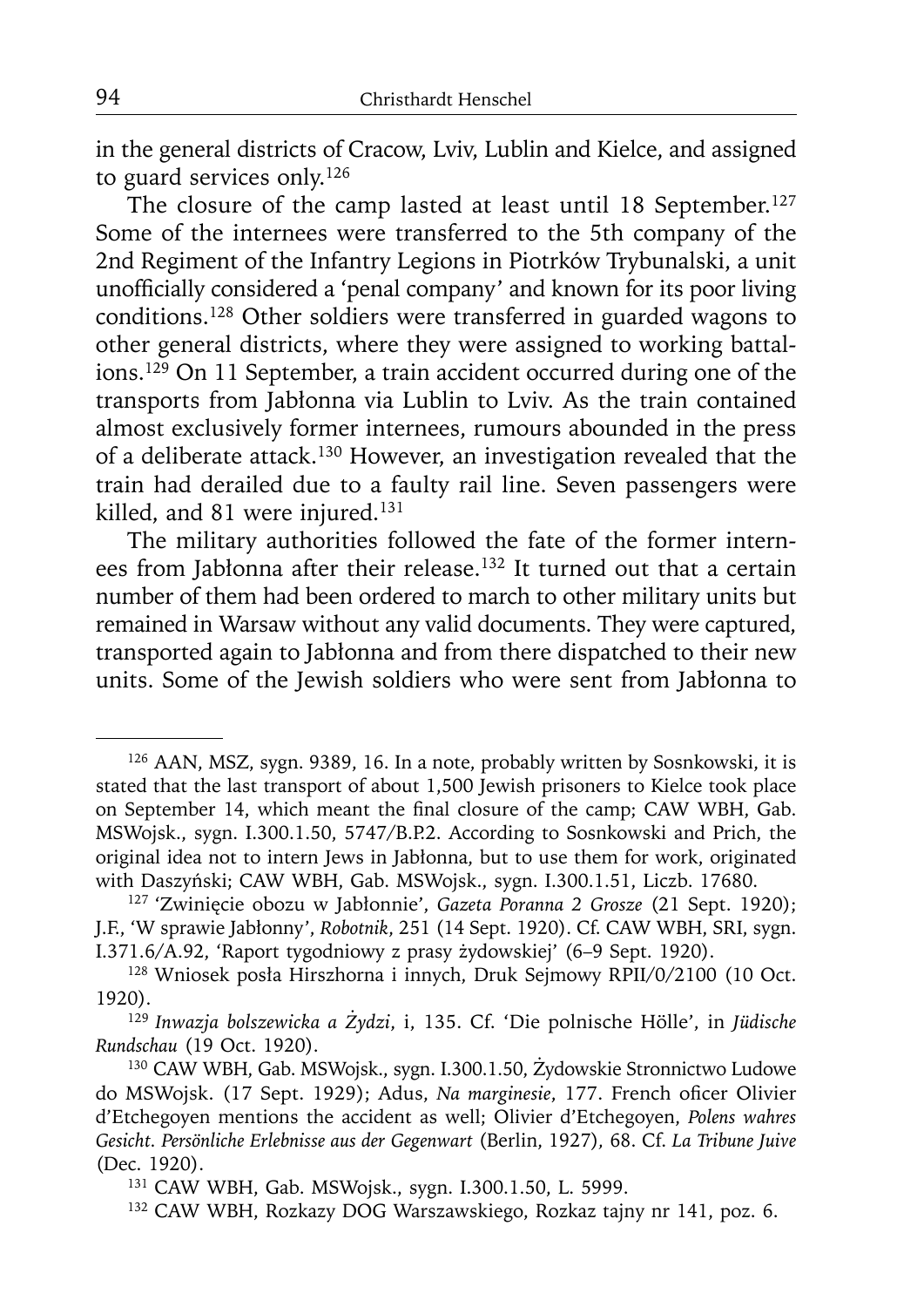other parts of the country escaped the transports, returned to their mother units and, to the displeasure of the military authorities, were accepted back into the ranks.<sup>133</sup>

# IV DISILLUSIONMENT AND UNDERSTANDING. JEWISH AND NON-JEWISH OPINIONS

The internment of Jews in Jabłonna is an event of great symbolic importance. The Battle of Warsaw was a turning point in the war that seriously threatened the existence of the Polish state. The defence of the capital itself was understood as the collective achievement of the entire nation, and was something like the actual birth date of the Second Polish Republic. The demonstrative exclusion of Jews from the community of citizens and defenders of the homeland was not only a discriminatory measure but also a symbol of the greatest significance. This fact also immediately became apparent among Jewish families whose sons had not been affected by the internment.<sup>134</sup> Józef Lichten learned about Jabłonna at the age of 14, and it came as a profound blow to him, "the first disappointment of youth, realising that Jews are treated as 'others' or perhaps even 'strangers', when they previously had considered themselves to be an integral part of Poland and its society".135 Moshe Sneh, a Zionist activist in Poland; and in the 1930s still known as Mojżesz Kleinbaum, called Jabłonna in retrospect "a symbol of the Polish-Jewish tragedy". According to him, the Jews faced a dilemma: if they refused to volunteer for the war, they were considered deserters; however, if they did volunteer, they were treated as suspects.136

As already mentioned, the press described the events in Jabłonna in more detail only two weeks after the first internment, and the newspapers arrived at very different conclusions. As *Gazeta Poranna* 

<sup>&</sup>lt;sup>133</sup> Ibid., Rozkaz Tajny nr 148, poz. 7.<br><sup>134</sup> Jakubowicz, *Inwazja* bolszewicka, 141; Rogoziński, Moje szczęśliwe życie, 38.

<sup>&</sup>lt;sup>135</sup> Józef Lichten, 'Żydzi w Polsce dwudziestolecia', *Zeszyty Historyczne*, 57 (1981), 201. Similarly Lejtes in Cybusz (ed.), 'Wspomnienia Józefa Lejtesa' iii.

<sup>136</sup> Moshe Sneh, 'Yesterday without a Morrow', in David Flinker (ed.), *The Jewish Press That Was. Accounts, Evaluations and Memories of Jewish Papers in Pre-Holocaust Europe* (Jerusalem, 1980), 45.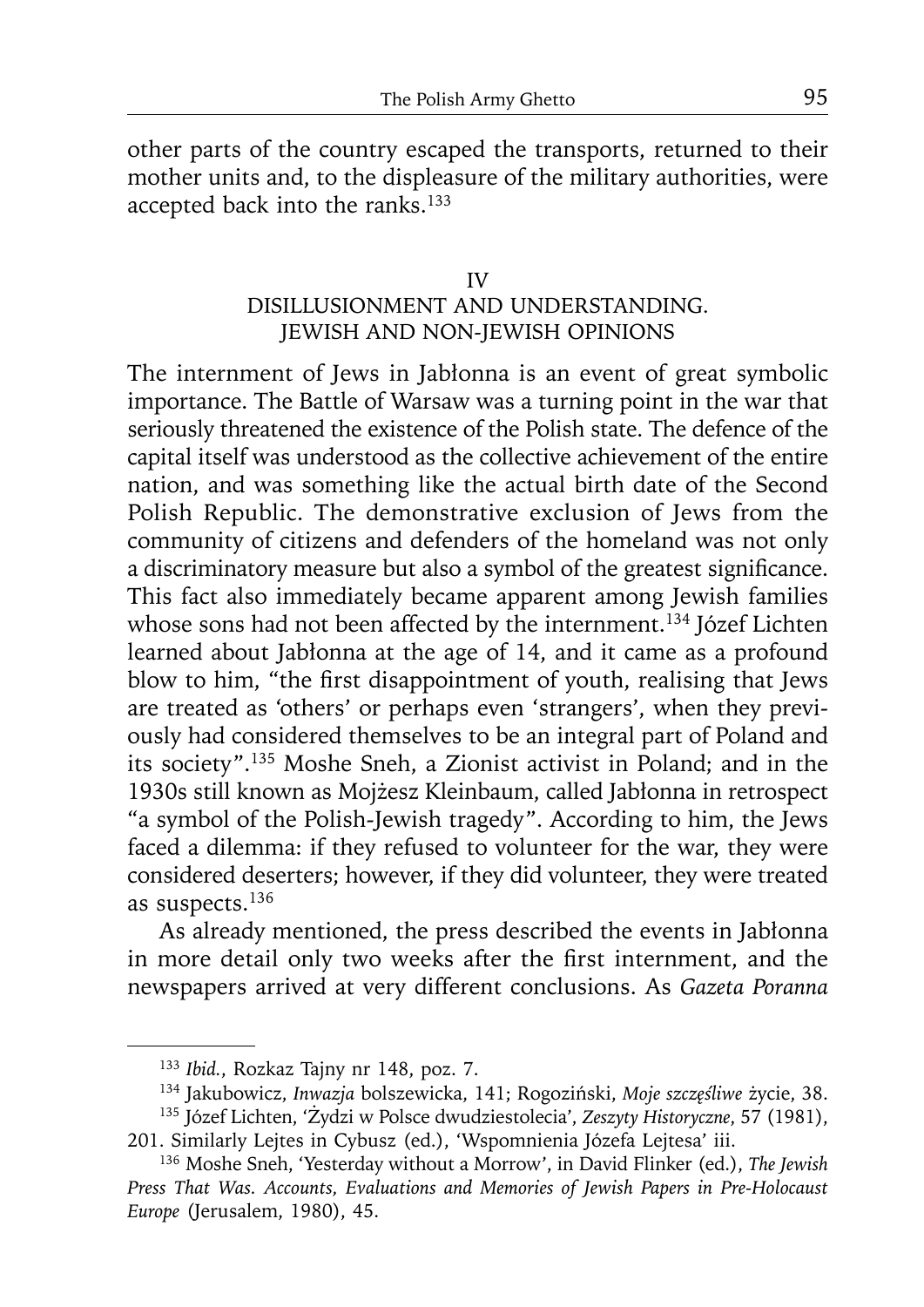*2 Grosze* noted, Jabłonna was by no means the kind of torment as described in the left-wing press. The camp may have been liquidated, but there was still a long way to go in terms of the "solution of the Jewish question within the Polish Army".137 Elsewhere in the same newspaper, it was written that Poland had to take one lesson from the war: that the Jewish population should not be relied upon to build the state as many of them had treacherous and hostile intentions. The examples of positive cooperation with the army, mentioned many times by Piłsudski, had not been proven. If the authorities had not pursued the Jews, it would have meant that the treason would have been legalised.<sup>138</sup>

The accounts of some other newspapers were more nuanced, and their correspondents primarily tried to present reliable facts, bearing in mind that the internees had been wronged. In *Naród*, Feliks Kuczkowski expressed a great deal of empathy for the internees.<sup>139</sup> The newspaper *Robotnik* dealt primarily with the incalculable influence of internment on the nascent democracy. On 29 August 1920, the newspaper informed about problems with the treatment of minorities by the state, Jews in particular. It criticised not only the harassment of non-Poles but also the protests on the Polish side against international condemnation. The example of Jewish soldiers demonstrated the absurdity of this strategy: on the one hand, they had been detained as collaborators, and on the other hand, they had been denied a fair trial. In *Robotnik*'s opinion, this approach had served to deprive the Jewish soldiers of their dignity and isolated them from the rest of the citizenry.140 Therefore, the author of the article called for an increase in civil liberties and a responsible stance on the part of all citizens. Six days later, on 4 September, the same newspaper informed about new transports to Jabłonna, which took place despite the decision of the Polish government to close the camp. The author attacked the government's inaction and feared protests from abroad against the treatment of Polish Jews. Jabłonna, he wrote, was a form of collective punishment that was contrary to the modern understanding of law

<sup>137 &#</sup>x27;Zwinięcie obozu w Jabłonnie', *Gazeta Poranna 2 Grosze* (21 Sept. 1920). 138 'Konieczne konsekwencje', *Gazeta Poranna 2 Grosze* (31 Aug. 1920). Cf. Piłsudski, *Pisma zbiorowe*, v, 165–7. 139 Kuczkowski, *Zagadka Jabłonny*.

<sup>140</sup> R.K., 'Patentowanie obywateli', *Robotnik* (29 Aug. 1920).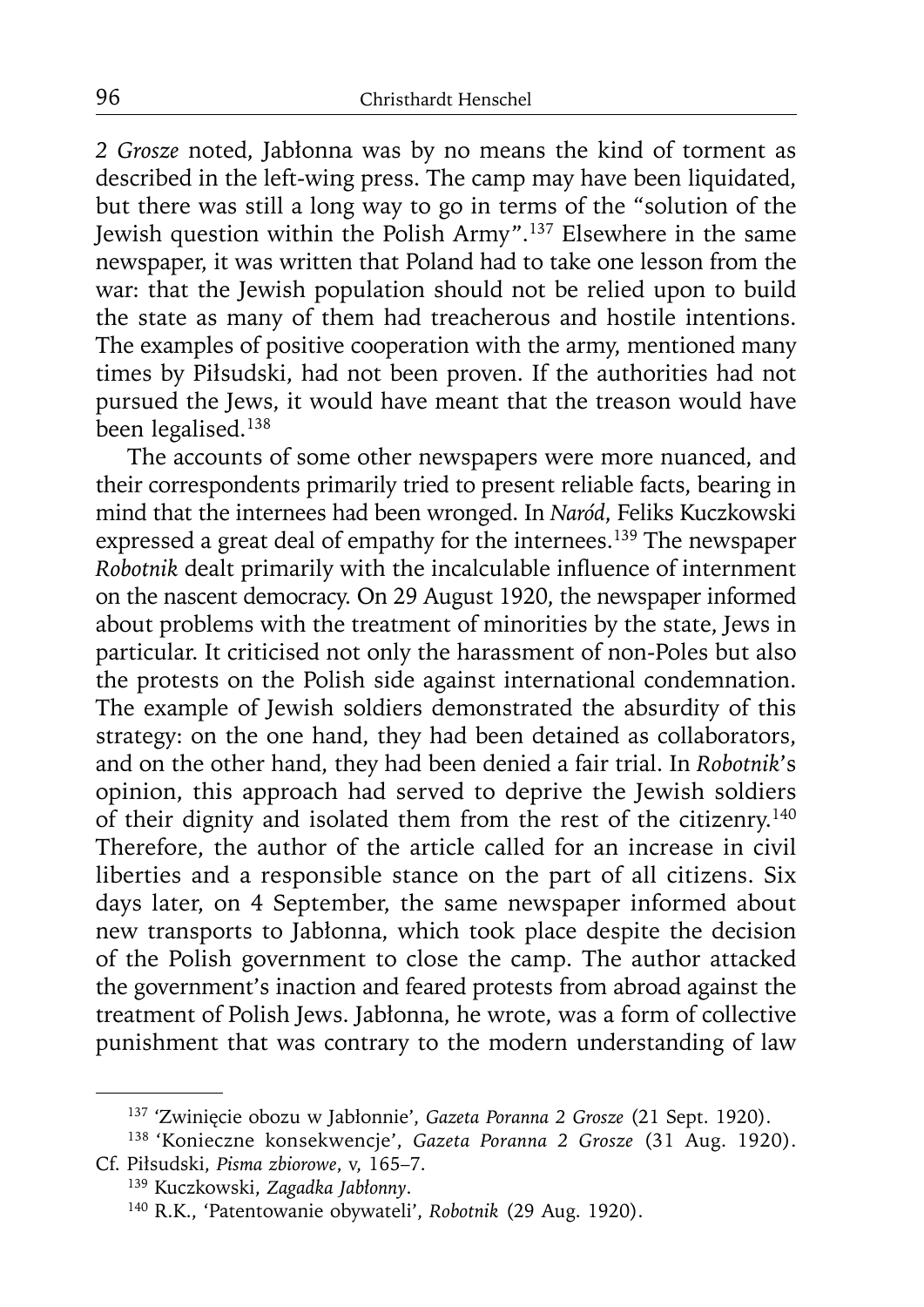and the principle of equality in terms of the binding constitutional provisions. The only reason for the internment was the Jewishness of the people in question, who were paying the price for Jewish deserters and agents. Poland could not expect any political benefits from the internment of old legionnaires who had already fought alongside Piłsudski and Sosnkowski for six years and won military honours. Moreover, *Robotnik* demanded that the decision-making process be clarified, as only ROP would have the right to order such a measure. Ultimately, it concluded that the Jabłonna order had been nothing more than an incomprehensible "anti-Semitic reaction".<sup>141</sup>

In a follow-up article, *Robotnik* went even further in its criticisms: there should be no compromise on the equal status of all Polish citizens. This would not only be an unprecedented violation of tradition but could also be a prelude to pogroms. And more importantly,

the liquidation of the Jabłonna camp does not eliminate the issue of the separation of Jewish soldiers from the rest of the army. … The stigma of treason cast over the entire Jewish population of 2 million has not been expiated: in order to obtain full rights as a citizen of the Polish Republic, every Jewish man must prove his loyalty by joining the army as a volunteer. … The existence of the Jabłonna camp was an aberration that could not continue a moment longer. So a compromise was reached: the volunteers returned to the status of equal citizens, the rest were no longer prisoners but moved to a special category of suspects.<sup>142</sup>

NKPŻ held a very similar opinion on the continuation of the unequal treatment of Jews in the army, according to which the division of soldiers into 'blue blood' and 'the mob' was unworthy of democracy. Thus, Poland followed in the footsteps of the tsarist empire, where only the Jewish elite exercised its civil rights. An ordinary Jew, on the other hand, remained a 'helot of the Polish Army'.143 The news of the internment stripped the government of all credibility among the Jewish population, especially as doubts had been voiced about its sincerity in previous years. An important role was played by the fact

<sup>141 &#</sup>x27;Jabłonna', *Robotnik* (4 Sept. 1920). Konrad Wrzos's account is in a similar vein; [Wrzos], *Wycieczki*. Cf. AAN, IW, sygn. 296/I-18, 412; Adus, *Na marginesie*, 173. 142 J.F., 'W sprawie Jabłonny', *Robotnik* (14 Sept. 1920).

<sup>143</sup> CAW WBH, Gab. MSWojsk., sygn. I.300.1.50, Narodowy Klub Posłów Żydowskich do ROP (27 Sept. 1920).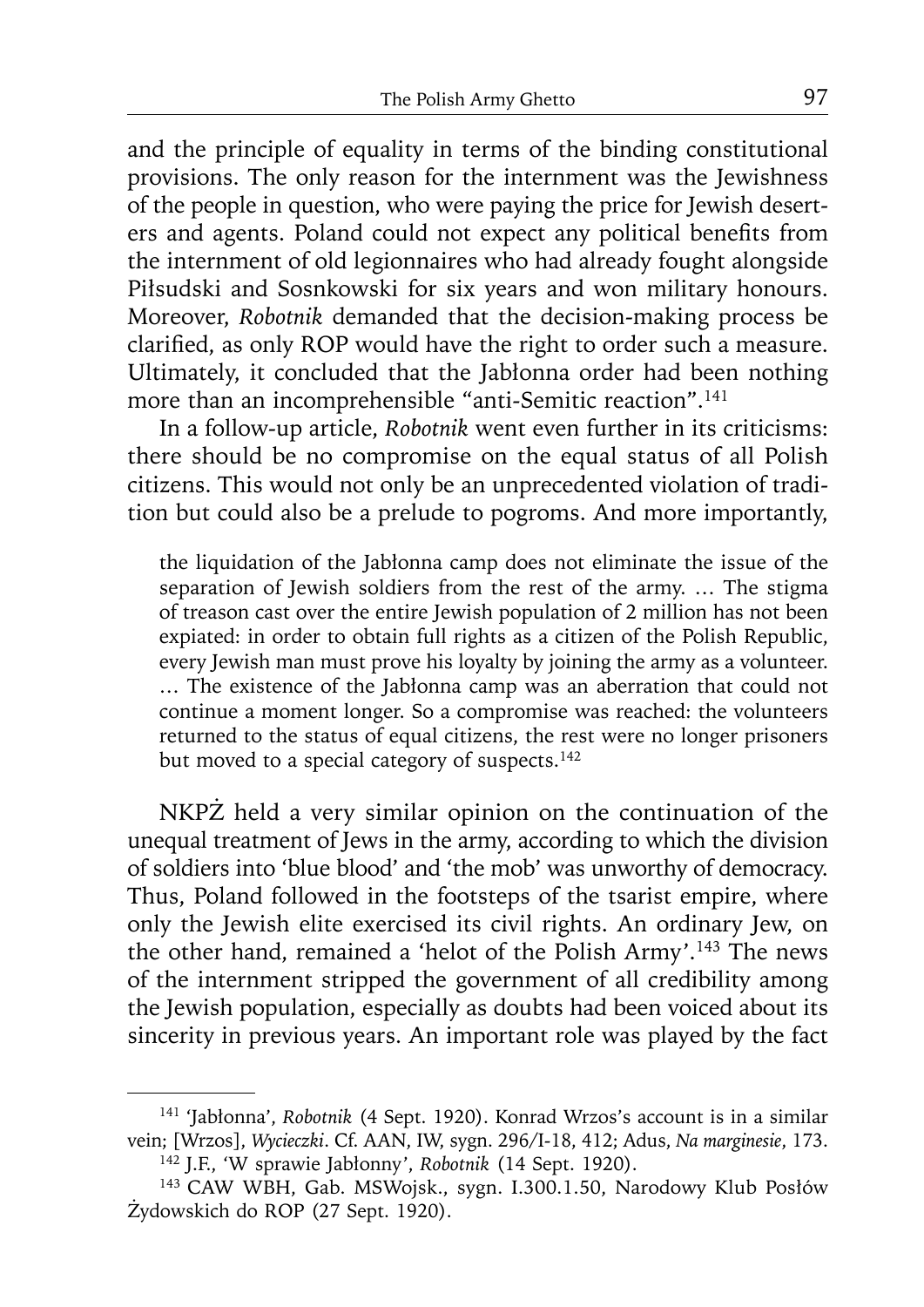that, along with the internment policy, the authorities tried to reach an agreement with Jewish representatives on the status of Jews in society and the state.<sup>144</sup> When Alfred Nossig, the mediator appointed to these negotiations weeks earlier, found out about Jabłonna, he condemned it as "the greatest disgrace that the Polish army had brought upon itself and the Jews".<sup>145</sup> The events of August 1920 were also reflected at a local level, e.g. in Tarnów, where Jews made up half of the inhabitants. While negotiating local relations between Jews and Poles, one of the Jewish representatives remarked that "it is difficult for Jews to say: be a patriot when one is simultaneously removed from work; when one is locked up in Jabłonna".146

Ultimately, the dispute over Jabłonna had its culmination at a parliamentary level. On 24 September 1920, Jewish Sejm deputies proposed a well-documented emergency motion.<sup>147</sup> In this motion, the parliamentarians wrote of the anti-Jewish violence on the part of the military that had lasted six months and confronted the government on its promises. They described the committed engagement of many Jews on the Polish side, the rise of anti-Semitic sentiments, the numerous repressions, and finally, the Jabłonna camp. According to the materials contained in the motion, the accusations against Jews were shown to have been unfounded. However, the government's actions, which included the censorship of Jewish newspapers; and delaying the answers to parliamentary questions, had stoked anti- -Jewish sentiment.148 On 14 October 1920, during a general debate in the Sejm Izaak Grünbaum once again referred to the treatment of Jews during the war and criticised the internment of soldiers in Jabłonna.<sup>149</sup>

<sup>144</sup> Szymon Rudnicki, 'Rozmowy Żydów z rządem w okresie obrad Sejmu Ustawodawczego' in Jolanta Żyndul (ed.), *Rozdział wspólnej historii. Studia z dziejów Żydów w Polsce ofi arowane profesorowi Jerzemu Tomaszewskiemu w siedemdziesiątą rocznicę urodzin* (Warszawa, 2001), 199–210.

<sup>&</sup>lt;sup>146</sup> CAW WBH, SRI, sygn. I.371.5/A.39, 264 f.

<sup>&</sup>lt;sup>147</sup> Emergency motion of MPs Grünbaum, Farbstein, Hartglas and others, Druk Sejmowy nr 2066; cf. Wniosek posła Hirszhorna i innych, Druk Sejmowy nr 2126; 'Drażliwa kwestya' *Dzień* (27 Aug. 1920). 148 BS, RPII/0/1574, *Interpelacja posłów:* Grynbauma, Thona, Farbsteina i in.,

<sup>25</sup> listopada 1920; AAN, PRM, sygn. 12403/21, 4–20.

<sup>149</sup> Izaak Grünbaum, *Żółta łata. Walka o zniesienie ograniczeń prawnych* (Warszawa, 1922), ii, 3–23; SSSU 172, col. 41–57.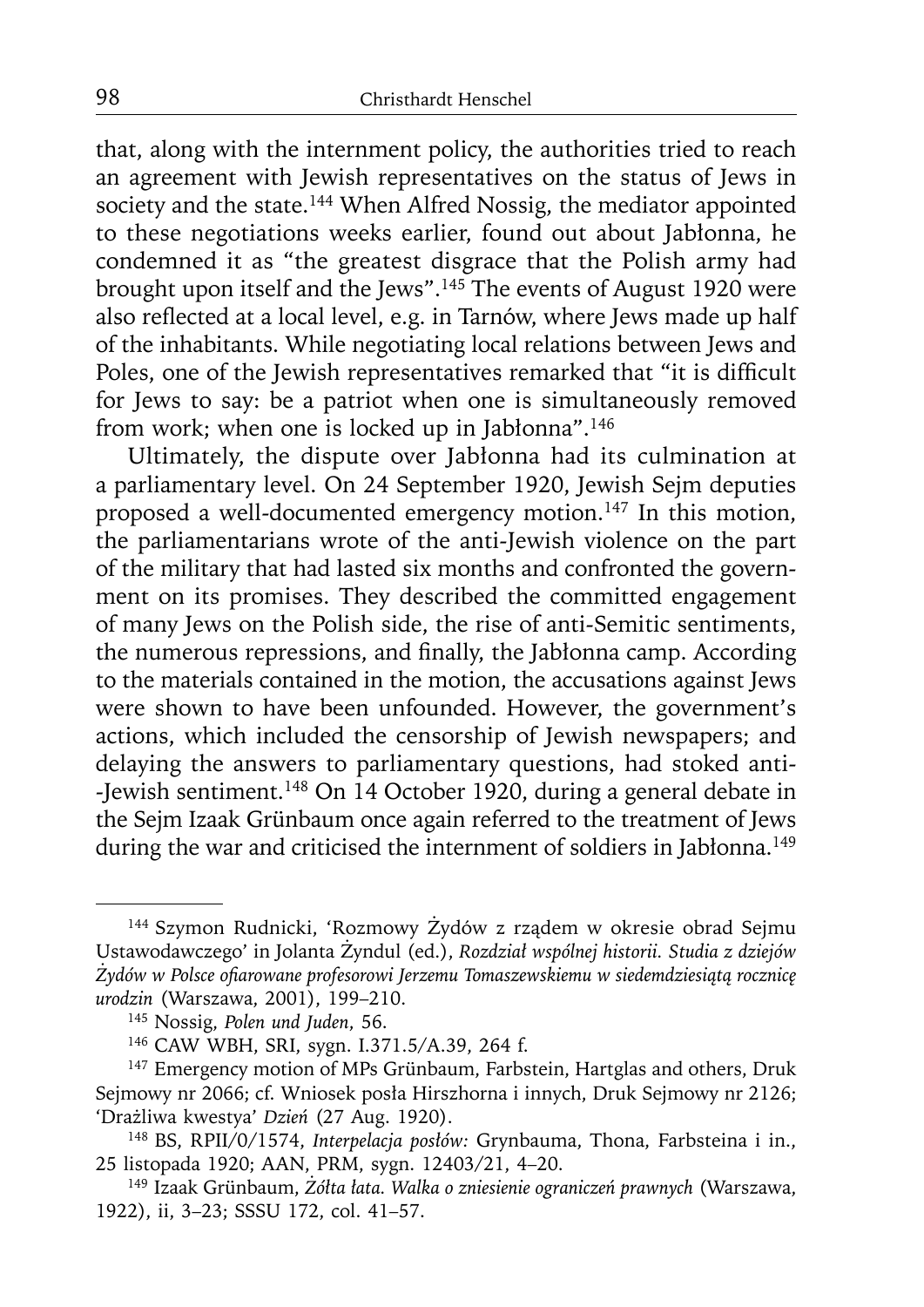Sosnkowski did not understand this and complained that the Jewish representatives had been busy organising comfortable living conditions for interned Jews, while Poles fought for their state.<sup>150</sup>

All these debates in parliament and in the press anchored Jabłonna in the Jewish collective consciousness of the time as an anti-Semitic act that had discriminated against loyal citizens and patriots of Jewish origin. In the eyes of many, the internment became the ultimate proof of the futility of the emotional and civic involvement of Jews in Polish affairs. Shortly before his death, Apolinary Hartglas recalled in Israel that "this lack of trust oppressed everyone, and curbed the rights of Jewish society as citizens of the state to enjoy full equality".151 The Lublin-born journalist and philosopher, Émile Meyerson (Emil Mejerson), who travelled to Poland in May 1921 as head of the Paris branch of the Jewish Colonization Association, also spoke of the "vile and stupid insult that Jabłonna represented".152

Considering the wide response, it is surprising that Jabłonna received relatively little attention in the subsequent years. Numerous publications on the contribution of Jewish soldiers to the Polish struggle for independence also do not mention Jabłonna.<sup>153</sup> A rare example of mentioning Jabłonna in a Jewish publication is a 1922 press review in the magazine *Rozwaga*, which, according to the assimilation program, opposed the "glorification of the Jabłonna case".<sup>154</sup> The fact that the collective wound suffered in 1920 was still fresh was demonstrated by the reactions to Sosnkowski's return to MSWojsk. in September 1921. *Lodzer Tageblatt* described him as "a friend of the Jews", "who does not miss any opportunity to display his radical-anti-Semitic tendencies".155 On the occasion of Sosnkowski's resignation from the post of Minister

<sup>150</sup> CAW WBH, Gab. MSWojsk., sygn. I.300.1.51, L. 8566. 151 Hartglas, *Na pograniczu*, 210.

<sup>152</sup> Rapport de M. Meyerson sur son voyage en Pologne, Mai 1921, CZA, Meyerson Émile, A408/91, 10.

<sup>153</sup> See Norbert Getter, Jakub Schall, and Zygmunt Schipper, *Żydzi bojownicy o niepodległość Polski. Ilustrowana monografi a w opracowaniu zbiorowym* (Lwów, 1938; reprint Warszawa, 2002); Janusz Konrad Urbach, *Udział Żydów w walce o niepodległość Polski* (Warszawa, 1938).

<sup>154 &#</sup>x27;Z trybuny i prasy', *Rozwaga*, vii, 1 (1922), 30.

<sup>155</sup> CAW WBH, Oddz. II SG, sygn. I.303.4.1693, 27. Leon Reich also criticised the appointment of Sosnkowski to the position of Minister in the second government of Grabski; SSSU, Protokół z 90 posiedzenia Sejmu (21 Dec. 1923), col. 10.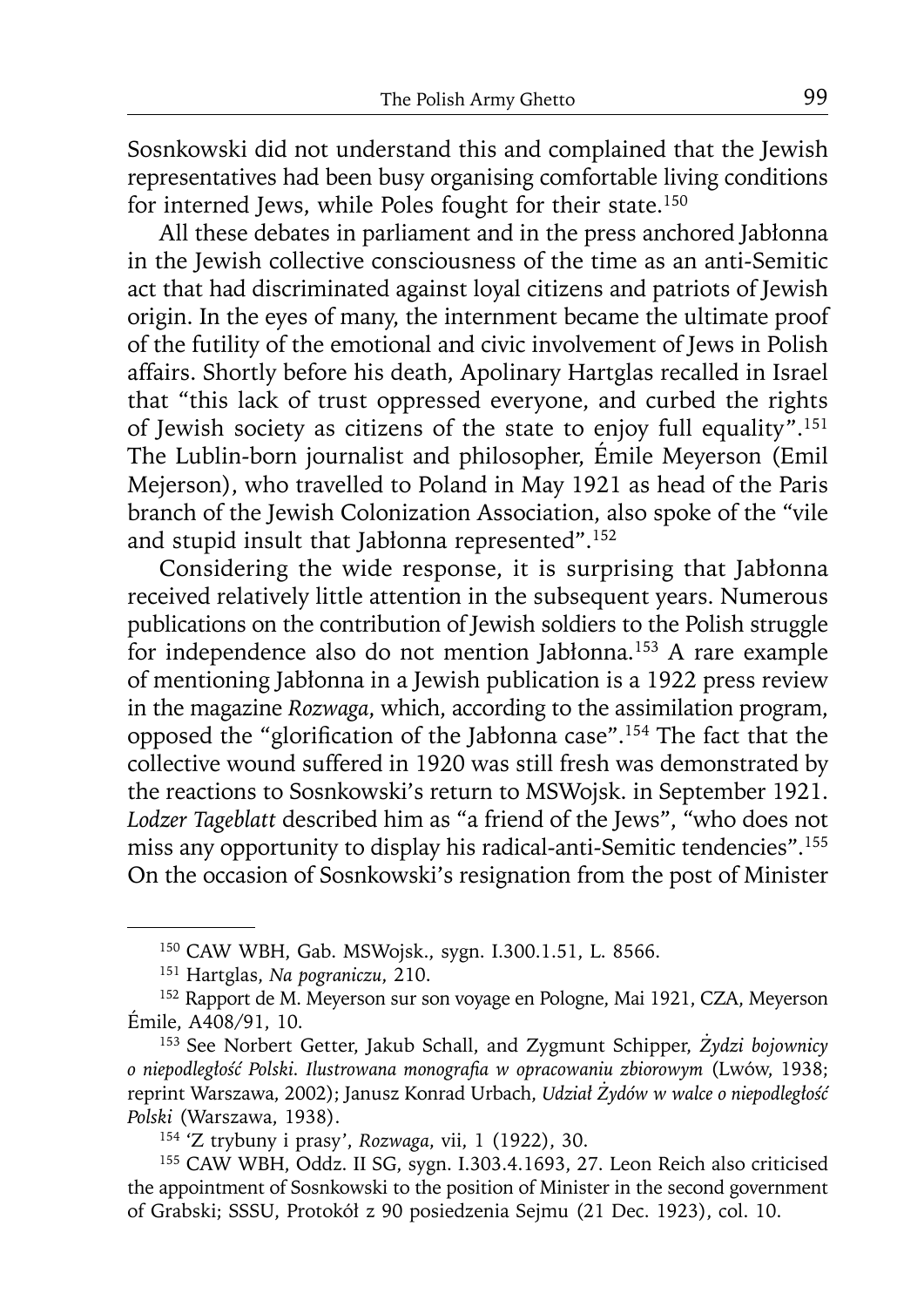for War in February 1924, the Yiddish press once again recalled his dubious role in the summer of 1920.156 In June 1931, *Nasz Przegląd* recalled Jabłonna in connection with the statements of the Vilnius voivode about the situation of Jews in Poland.157

One of the few non-Jewish criticisms came from Andrzej Strug, who had visited the camp several times. In his novel *Pokolenie Marka Świdy* [The Generation of Marek Świda] (1925), Nusym is a Jewish friend of the protagonist, who, in the face of the Russian advance, "despite everything that is there and how things are with us", remains optimistic. The fact that he himself ended up "in Jabłonna in a Jewish camp" was worthy of nothing more than a laconic remark: "Didn't your beloved deputy minister make a right mess of this".158

It is hardly surprising that the opponents of the Jews chose not to forget about Jabłonna.159 Several anti-Semitic publications assessed the measures taken by the military in August 1920 as having been necessary and suggested them as guidelines for a future military personnel policy.<sup>160</sup> Indeed, even after 1920, there were still voices in the army that were convinced of the need for internment.<sup>161</sup> In the academic community, historian Wacław Sobieski had similar views, considering Sosnkowski's decision to have been a logical consequence of the treacherous behaviour of many Jewish soldiers.<sup>162</sup> The three--volume *Historia Polski* [History of Poland] by Sobieski, featuring his

<sup>156</sup> CAW WBH, Oddz. II SG, sygn. I.303.4.2689, 'Polityczny raport miesięczny o prasie żydowskiej (1 Feb. – 1 March 1924). See also 'Deklaracja Koła Żydowskiego odczytana przez posła Reicha', Nasz Przegląd (22 Dec. 1922).

<sup>&</sup>lt;sup>157</sup> 'Żądanie bohaterstwa', Nasz Przegląd (5 May 1931).<br><sup>158</sup> Andrzej Strug, Pokolenie Marka Świdy (Kraków, 1985), 115.<br><sup>159</sup> 'Nowy obrońca Żydów', Głos Narodowy (29 July 1938).<br><sup>160</sup> Walenty Zieliński, 'Rola żydów w wojs *I. Konferencji Żydoznawczej odbytej w grudniu 1921 roku w Warszawie* (Warszawa, 1923); Jan Zelewski, *Kwestja żydowska w Polsce* (Poznań, [1938]), 17; Tadeusz Mścisławski, *Wojsko Polskie a Żydzi* (Warszawa, 1923), 27–8; 'Szabesgoje', in *Kurjer Bydgoski* (28 Oct.

<sup>&</sup>lt;sup>161</sup> Roman Umiastowski, *Terytorjum Polski pod względem wojskowym*, i (Warszawa, 1921), 188; Georg Zychowski, 'Die jüdisch-bolschewistische Gefahr', in Hans Krebs and Eugen von Engelhardt (eds), *Die Weltfront. Stimmen zur Judenfrage*, i, 1 (Berlin–Leipzig, 1935), 105–17.

<sup>162</sup> Sobieski, *Dzieje Polski*, 232. Sam Weygand did not claim that he had participated in Poland's victory; Maxime Weygand, *Bitwa o Warszawę. Odczyt wygłoszony w Brukseli* (Warszawa, 1930).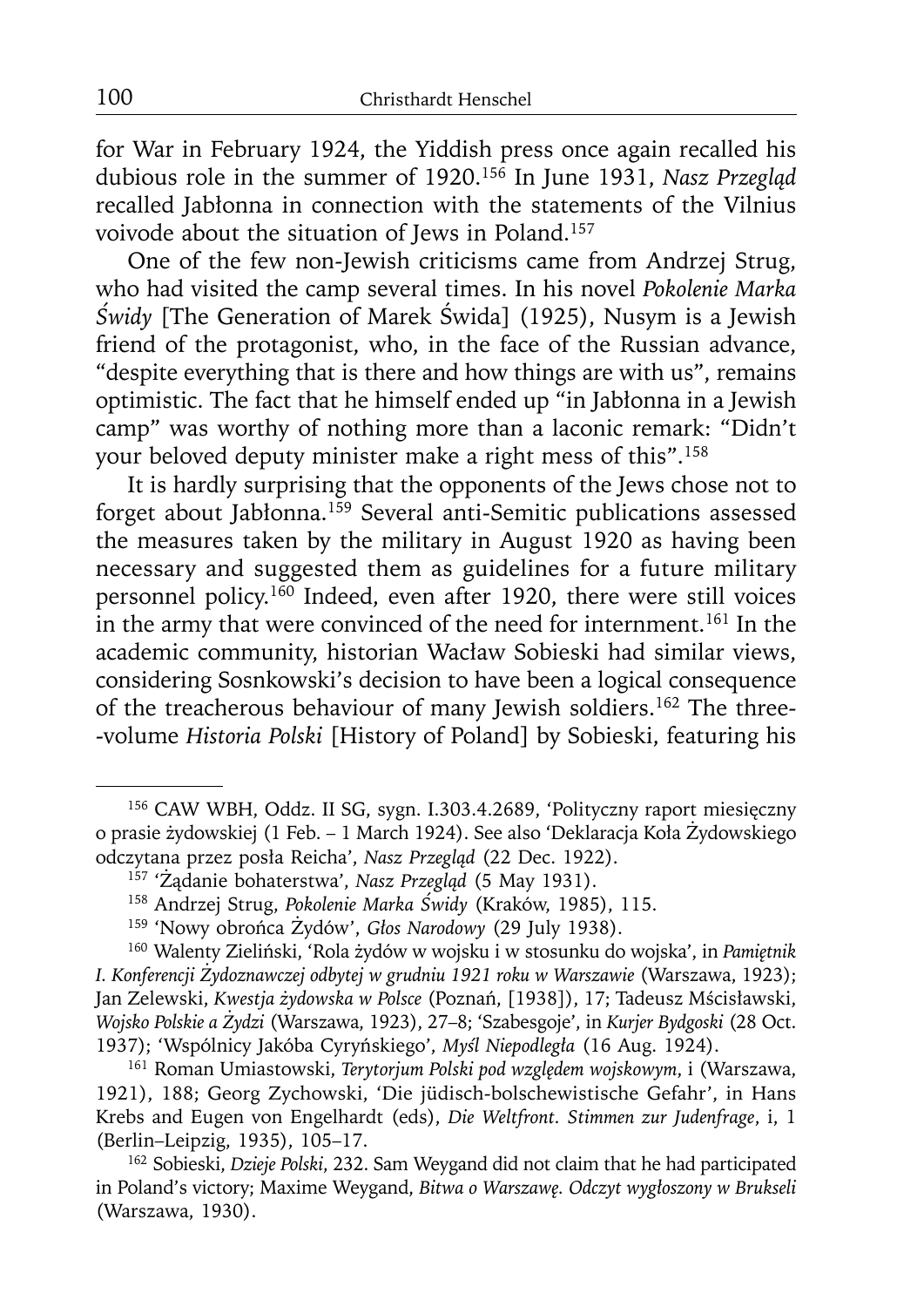interpretation of the Jabłonna case, received positive reviews from, among others, *Kurier Poznański*. 163

All in all, it can be said that the 1918–1921 period in the collective memory of Polish Jews was not dominated by the processes of exclusion in the army, but rather the experience of violence. For this reason, the memory of Jabłonna, where there were no casualties, did not take on such importance as a place of memory as the pogroms and acts of violence did in Lviv, Lida, Vilnius or Pińsk. The memory of Jabłonna seemed to fade with the German occupation and the communist period. In the discussion on the admission of Jews to Anders' army, 'Jabłonna' apparently was no longer a point of reference, even though issues similar to those of 1920 were negotiated. The Second World War and the Holocaust pushed Jabłonna into the background.<sup>164</sup> In official historiography after 1945, Jabłonna had been a place of suffering for the Polish working classes, as one of the many overcrowded prisons and internment camps in revolutionary times that workers and peasants remembered "to this day".165

However, Jabłonna returned to the scientific and cultural discourse as a symbol, as a historiographic code that excludes the tendencies of Polish nationalism. For the first time in 1974 in exile, Witold Babiński raised this topic in connection with Sosnkowski's role in the Polish-Bolshevik war in an archival report for the Parisian *Zeszyty Historyczne*. As Sosnkowski's former adjutant, he assessed the actions of his superior as a reaction to the behaviour of Jews towards the enemy and a measure to stop violence against Jews.166 In 1977, in *Zeszyty Historyczne*, Maurice Adus and Adam Ciołkosz assessed the topic also from the perspective of a generation of contemporary witnesses: Adus saw it as a consequence of omnipresent anti-Semitism

<sup>163</sup> I. Chrzanowski, 'To nie antysemityzm, lecz całkiem coś innego', *Kurier Poznański* (11 Jan. 1936). 164 The exceptions are Simon Segal, 'Eastern Europe', *American Jewish Year Book*, xlvi

<sup>(1944/1945), 244;</sup> Kalman Stein, 'Jews in the Polish Army', *Jewish Frontier*, xi (1944), 17. For Stein, Jabłonna was "a tiny place situated in the Carpathian Mountains".

<sup>&</sup>lt;sup>165</sup> Henryk Raort [Rappaport], 'Walki rewolucyjne w Polsce w latach 1918–1923', *Myśl Współczesna*, 2 (1951), 254. Zygmunt Młynarski also claimed that leading communists had been interned in Jabłonna; Zygmunt Młynarski, *Szkice z dziejów rewolucyjnej prasy w Polsce 1866–1938* (Warszawa, 1963), 170; Rympel, *Słowo o Żydach krakowskich*, 573. 166 Witold Babiński, 'Z materiałów archiwalnych', *Zeszyty Historyczne*, xxx (1974),

<sup>30.</sup> The article was written in Dec. 1970.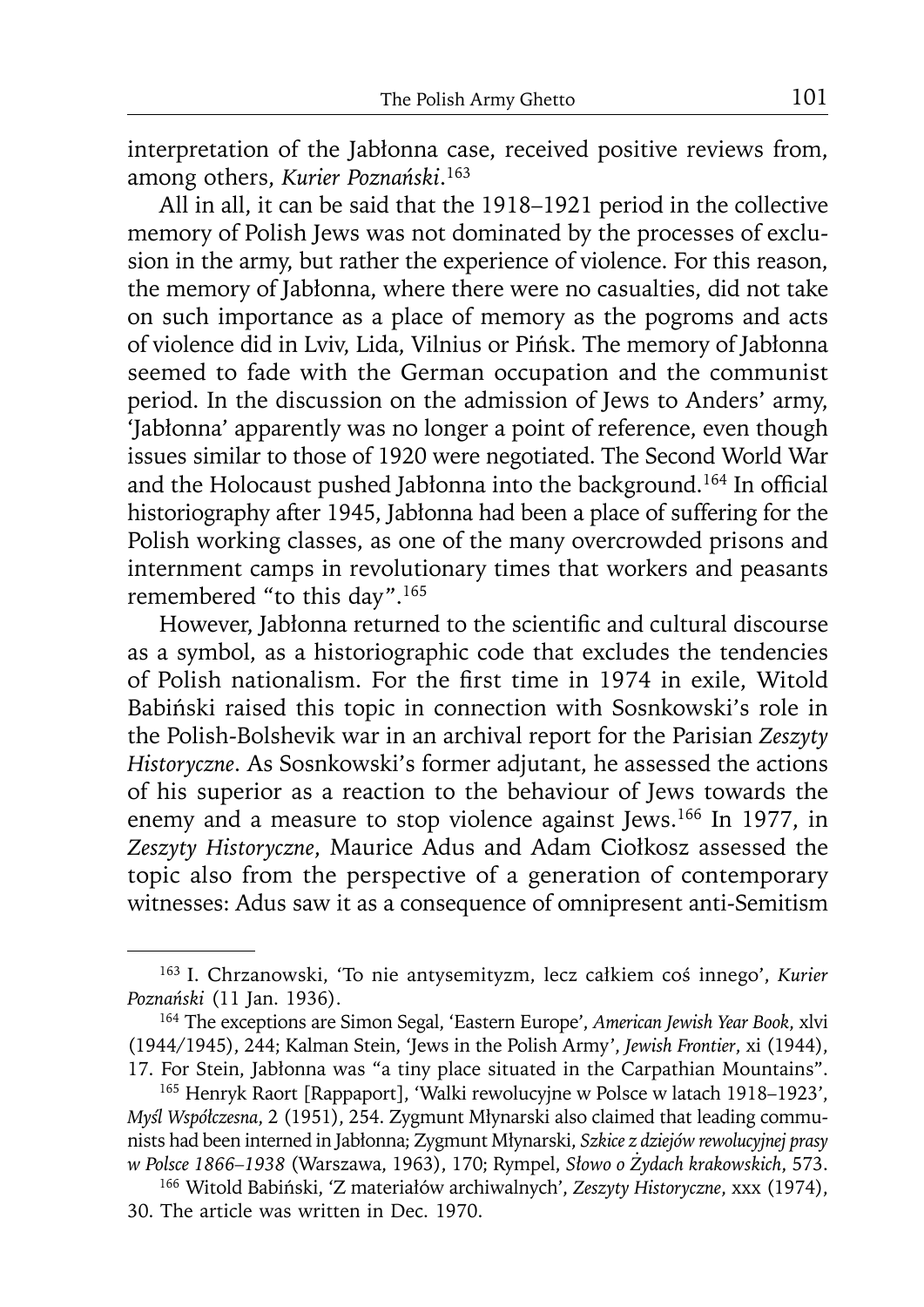in Polish society, and the socialist Ciołkosz endeavoured to relativise the events.167 From that time onwards, Jabłonna's reception outside Poland began to take on a life of its own, which – without presenting new facts – led to Jabłonna being almost stereotypically described as an example of indigenous Polish hatred towards Jews. In some publications, it even appeared almost as a prelude to the Holocaust.<sup>168</sup>

With the opening of the historical discourse in the years of Solidarity, Jabłonna's case was discussed for the first time. A lecture by Jan Józef Lipski delivered in March 1981 as part of a series of lectures organised at the University of Warsaw to commemorate the student unrest of 1968, represented a significant contribution. Like other events, Lipski's lecture, in which he incorporated Jabłonna's theme into his account of anti-Jewish lines of tradition in Poland, was available to all students and, given the keen interest in the subject of March 1968, it was undoubtedly well received.169 Soon after, the essay 'Dwie ojczyzny – dwa patriotyzmy' [Two Homelands – Two Patriotisms] was published, which today is considered a turning point in Polish historical discourse, in which Lipski problematised Poland's treatment of Jews and other minorities, also based on Jabłonna.170

Ciołkosz's text was re-published in 1983 – again outside of Poland.171 In the same year, a new debate developed around Jabłonna. *Kultura* in

<sup>167</sup> Adus, *Na marginesie*; Adam Ciołkosz, '*Dzielnica Żydowska* obozu w Jabłonnie', *Zeszyty Literackie*, xx (1971). Ciołkosz was also a member of the parliamentary Military Commission; AAN, BS, sygn. 22, 31.

<sup>168</sup> David Engel, *In the Shadow of Auschwitz. The Polish Government-in-Exile and the Jews 1939–1942* (Chapel Hill, N.C., 1987), 27; Celia S. Heller, *On the Edge of Destruction: Jews of Poland between the Two World Wars* (New York, 1977), 51 f.; Paweł Korzec, 'Antisemitism in Poland', in Joshua A. Fishman (ed.), *Studies on Polish Jewry 1919–1939. The Interplay of Social, Economic and Political Factors in the Struggle of a Minority for its Existence* (New York, 1974), 51 f.; *id*., *Juifs en Pologne*, 113; Michael C. Steinlauf, *Bondage to the Dead. Poland and the Memory of the Holocaust* (Syracuse, 1997), 20, Simon Wiesenthal, *Recht, nicht Rache: Erinnerungen* (Berlin, 1992), 268; Ainsztein, *Jüdischer Widerstand*, 29–30. The only non-Polish publication that places Jabłonna in a broader historical context is Golczewski, *Polnisch-jüdische Beziehungen*, 240–5. 169 Jan Józef Lipski, 'Kwestia żydowska', *Marzec 68. Referaty z sesji na Uniwersytecie* 

*Warszawskim w 1981 roku* (Warszawa, 2006), 151–74. 170 Jan Józef Lipski, 'Dwie ojczyzny – dwa patriotyzmy. Uwagi o megalomanii

narodowej i ksenofobii Polaków', in *Powiedzieć sobie wszystko, Eseje o sąsiedztwie polsko-niemieckim* (Gliwice–Warszawa, 1996), 38. 171 Adam Ciołkosz, *Walka o prawdę* (London, 1983), 235–50.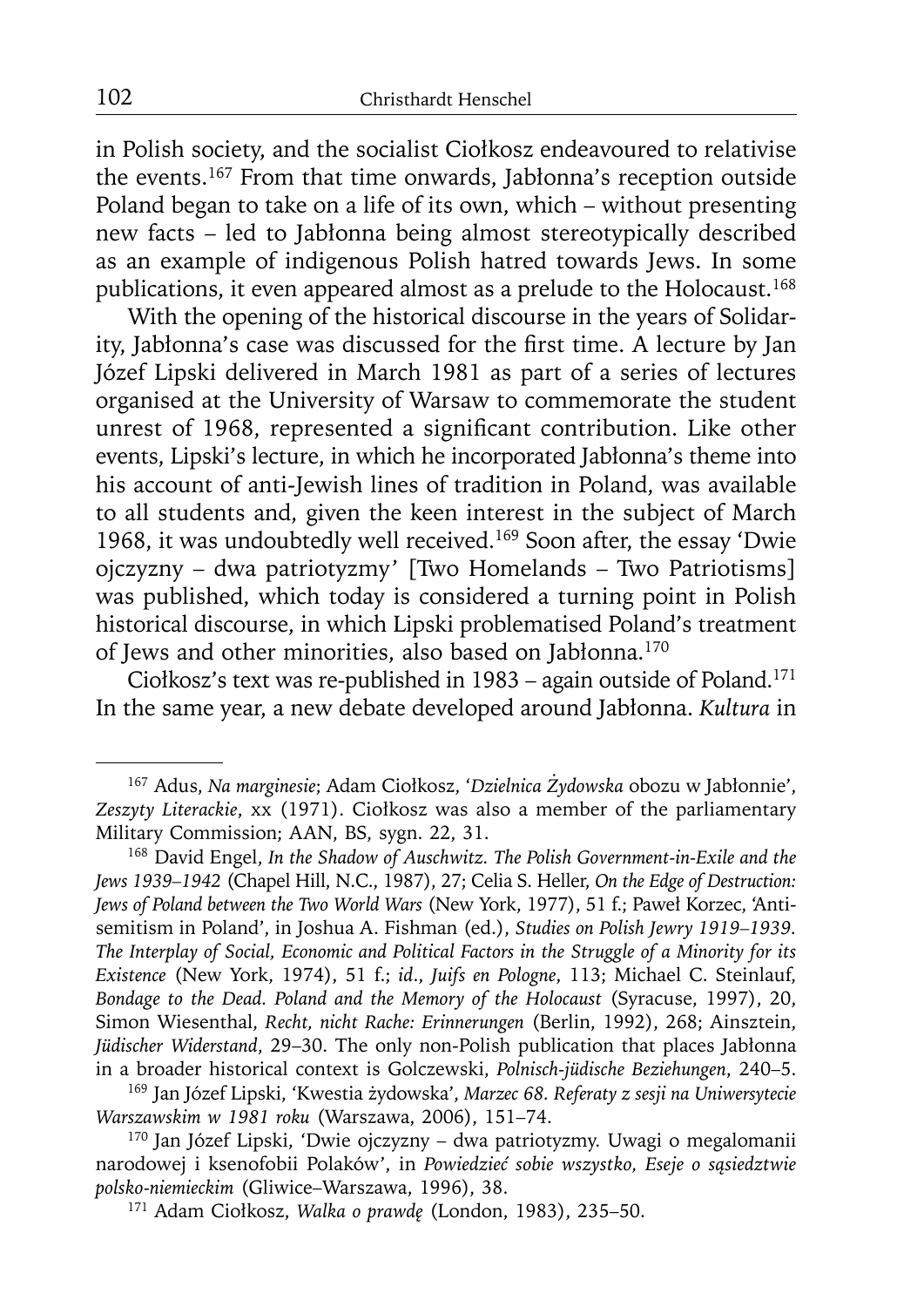Paris published an appeal for a Polish-Jewish rapprochement, signed by Michał Borwicz, Józef Lichten, Simon Wiesenthal, Jan Karski, Jerzy Lerski and Jan Nowak, wherein they recalled the internment of Jewish soldiers in 1920.<sup>172</sup> In response, Witold Babiński pointed to a large number of desertions and undisciplined Jewish soldiers as having been the cause of the actions taken by the Polish leadership in the Polish-Bolshevik war.173 Michał Borwicz, a former Home Army soldier, spoke again, repeating the facts about Jabłonna mentioned by Ciołkosz and Adus.174 These debates paved the way for a broader discourse on this subject, the more so as it was mentioned more frequently in the memoirs and family histories of Jews from Poland.<sup>175</sup>

Over time, Jabłonna changed from a blank spot in historiography to a known episode of the Polish-Soviet war. Although no systematic studies on these events have been published to date, historians such as Janusz Szczepański have managed to foreground Jabłonna in the 1920 narrative and place it within the fractured story of Polish-Jewish relations.176 In many recent works, Jabłonna has been thematised and contextualised, although some authors still prefer to steer clear of the topic.177 Meanwhile, several popularising publications have recently covered Jabłonna.<sup>178</sup> Voices that deny, trivialise or justify the camp's existence are not likely to be included in the scholarly discourse but have not been wholly silenced in journalism.<sup>179</sup>

#### *transl. Barry Keane*

<sup>172</sup> Michał Borwicz, Józef Lichten, Szymon Wiesenthal, Jan Karski, Jerzy Lerski, and Jan Nowak, 'Sprawa stosunków polsko-żydowskich', *Kultura*, 432 (1983), 93. 173 Witold Babiński, 'Deklaracja w sprawach polsko-żydowskich', *Kultura*, 435

<sup>(1983), 155–6. 174</sup> Michał Borwicz, 'Uwagi nt. obozu w Jabłonnie w związku z art. W. Babińskiego

<sup>(</sup>*Kultura*, nr 12/1983)', *Zeszyty Historyczne*, lxvii (1984), 226–9. 175 Mark Verstandig, *I Rest My Case* (Melbourne, 1995), 80. Maria Nurowska

described the suicide of a Jewish officer who had been interned in Jabłonna in the novel *Postscriptum* (Warszawa, 1989), 125.

<sup>176</sup> Szczepański, *Wojna 1920 roku*, 353–4 and 368; *id*., *Społeczeństwo Polski*; *id*., *Społeczność <sup>ż</sup>ydowska*, 237 f., 246. Cf. Drozdowski, *Warszawa w obronie*, 222. 177 In numerous works on the Polish-Bolshevik war, Janusz Odziemkowski and

Lech Wyszczelski do not mention the internment of Jews.<br><sup>178</sup> Andrzej Krajewski, '25 dni hańby', *Focus Historia Ekstra*, 2 (2013), 72–7.<br><sup>179</sup> Jacek Arkadiusz Goclon, *W obronie Europy. Wojna z bolszewicką Rosją w 1920* 

*roku* (Toruń, 2006), 132–8; Rafał Maszkowski, 'Inny świat – obraz Żydów w Radiu Maryja', *Kwartalnik Historii Żydów*, 4 (2006), 669–87.